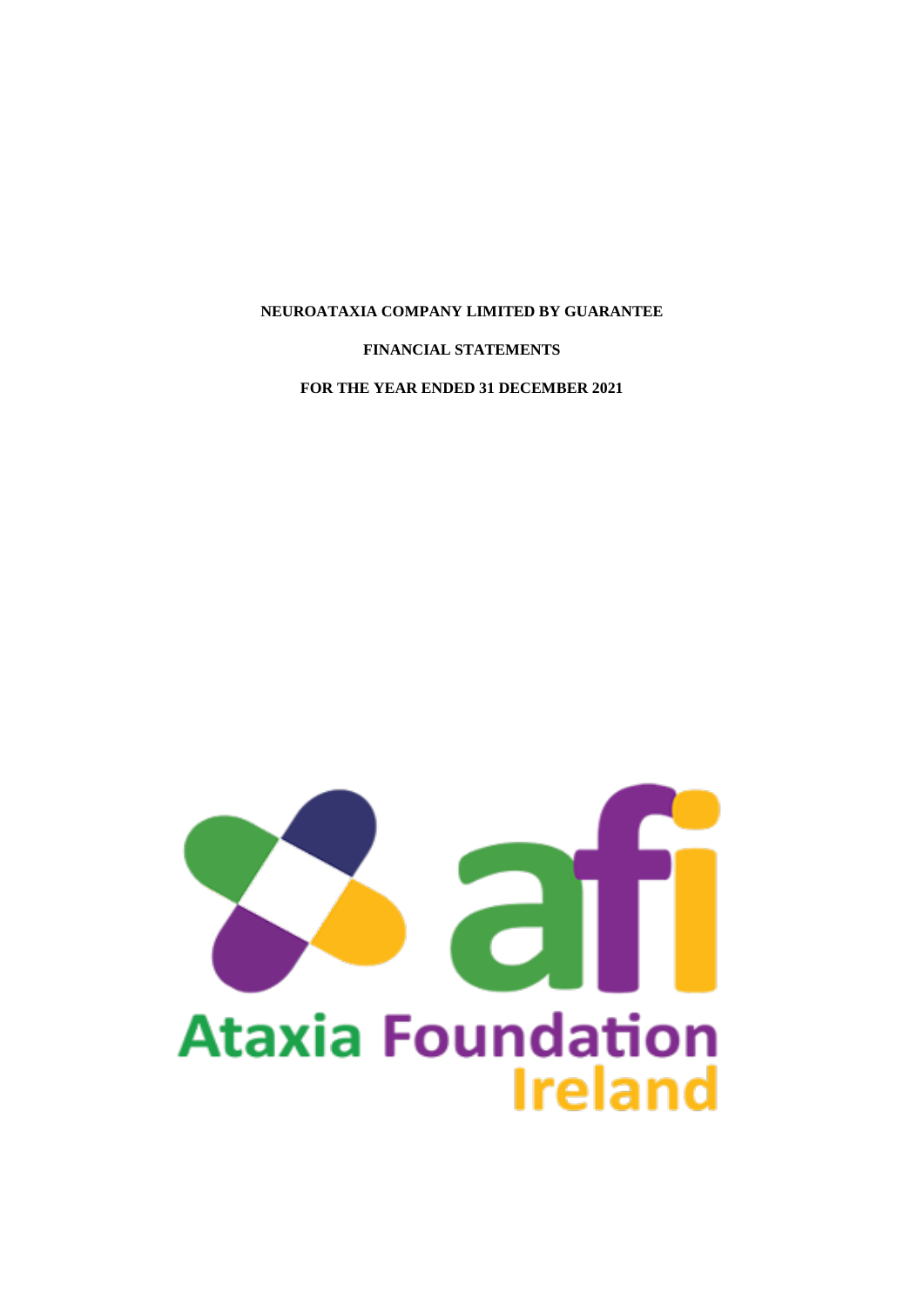# **FINANCIAL STATEMENTS FOR THE YEAR ENDED 31 DECEMBER 2021**

| <b>CONTENTS</b>                                 | <b>Pages</b>   |
|-------------------------------------------------|----------------|
| Directors and other information                 | 1              |
| Message from the Chairperson                    | $\overline{2}$ |
| Message From The Chief Executive Officer        | $\mathfrak{Z}$ |
| Directors' Report                               | $4 - 7$        |
| <b>Statement of Directors' Responsibilities</b> | $\,8\,$        |
| Report of the Auditor                           | $9 - 11$       |
| <b>Statement of Financial Activities</b>        | 12             |
| <b>Balance Sheet</b>                            | 13             |
| <b>Cash Flow Statement</b>                      | 14             |
| Accounting policies                             | $15 - 16$      |
| Notes to the financial Statements               | $17 - 21$      |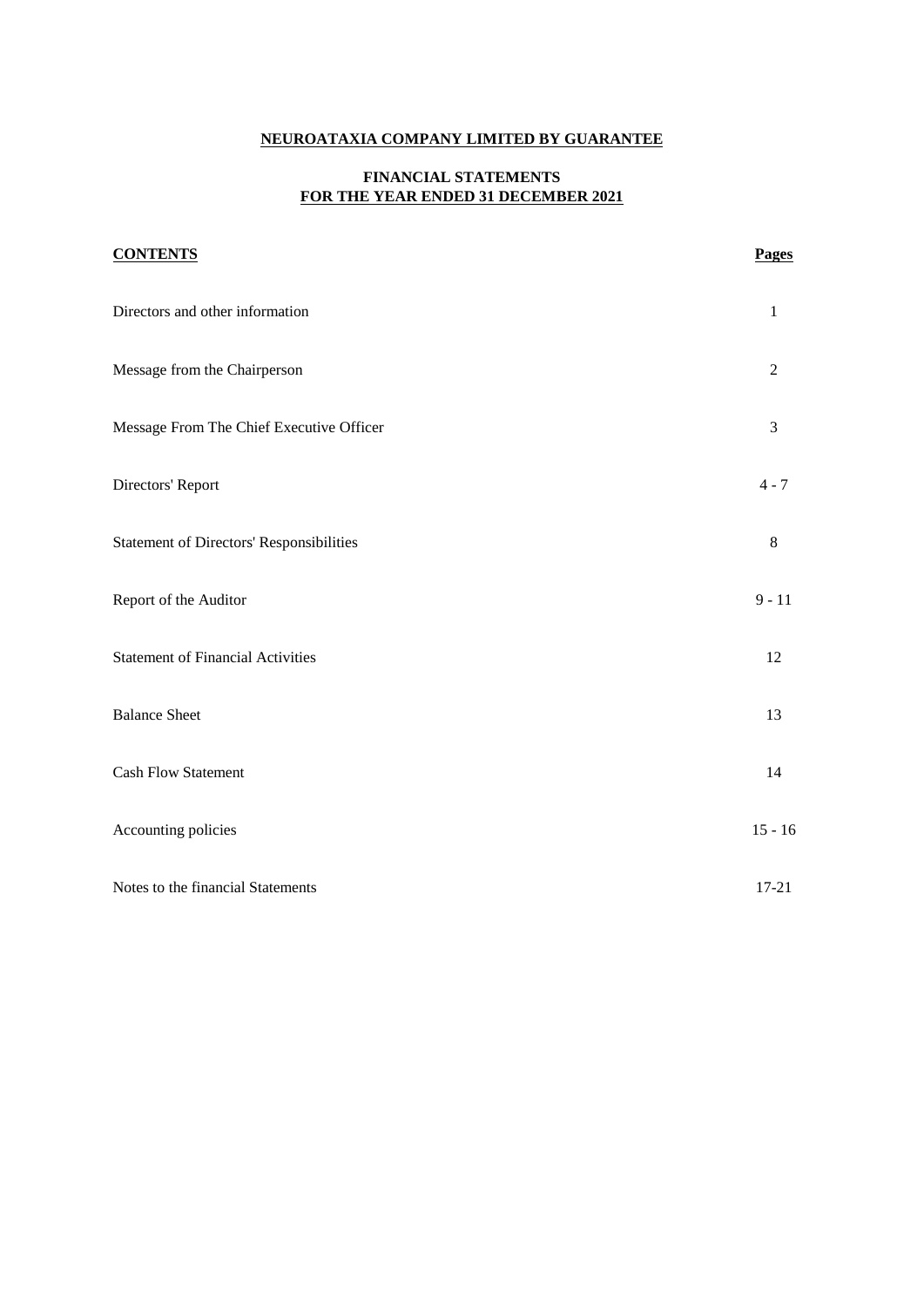## **DIRECTORS AND OTHER INFORMATION**

# **COMPANY REGISTERED NUMBER** 588973

| <b>CHARITY NUMBERS</b>         | 20153540 (Charity Regulator)<br>CHY 22861 (Revenue Commissioners)                                                                                                |
|--------------------------------|------------------------------------------------------------------------------------------------------------------------------------------------------------------|
| <b>OPERATING NAME</b>          | <b>Ataxia Foundation Ireland</b>                                                                                                                                 |
| <b>CHIEF EXECUTIVE OFFICER</b> | <b>Albert Young</b>                                                                                                                                              |
| <b>CHAIRPERSON</b>             | John Kelleher                                                                                                                                                    |
| <b>DIRECTORS</b>               | John Kelleher<br>Rachel Byrne<br>David Power<br>Kenneth Caulfield<br>Rita McDermott<br>Anita Gracey                                                              |
| <b>SECRETARY</b>               | David Power                                                                                                                                                      |
| <b>REGISTERED OFFICE</b>       | Gorteen<br>Inch<br>Gorey<br>Co Wexford                                                                                                                           |
| <b>AUDITOR</b>                 | Cranmer & Co<br>Chartered Accountants & Registered Auditors<br>Ashlegh House<br>John F Kennedy Road<br>John F Kennedy Industrial Estate<br>Dublin 12<br>D12 VE06 |
| <b>BANKERS</b>                 | Bank of Ireland<br>Main Street<br>Gorey<br>Co Wexford                                                                                                            |
| <b>SOLICITORS</b>              | <b>Keans Solicitors</b><br>4/5 Trinity Street<br>Dublin 2<br>D02 RH32                                                                                            |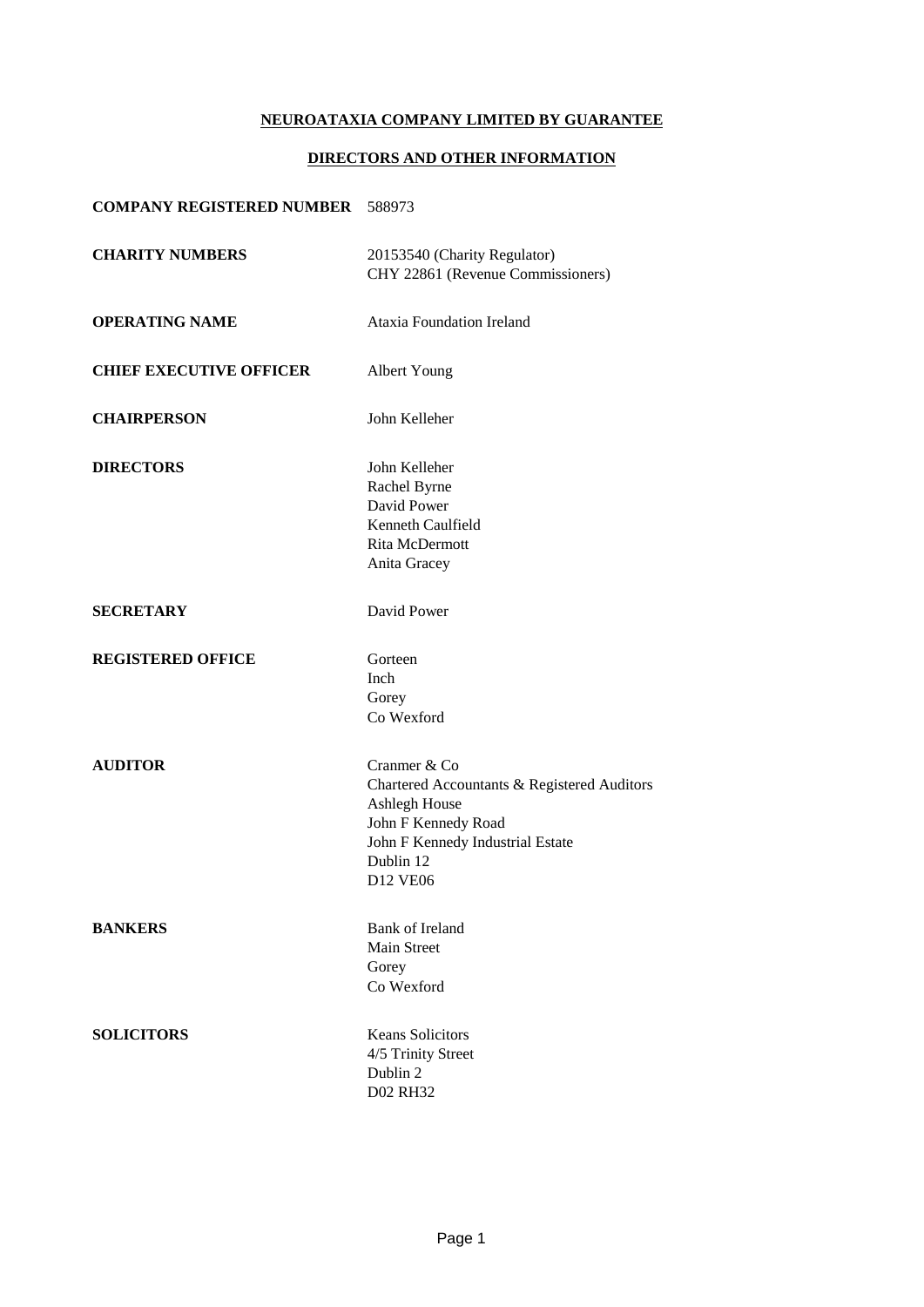### **MESSAGE FROM THE CHAIR**

This year we lost Siobhan Mernagh in February. I remember going bowling with Siobhan the last time we went to Cuisle in 2019.

Ataxia Foundation Irelands trustees have been able to manage the risks of running a charity in 2021 despite the ongoing pandemic. Saying that we are in need of more money to improve our services for our members.

Ataxia Foundation Irelands motto is by members for members. I am the chairman and I have Friedreich's Ataxia which is the most common form of genetic ataxia. It slowly robs you of what you have. Over time you lose your balance, coordination, and muscle mass. I try using my knowledge of Ataxia to help our members. I have what would be considered to have a mild form of FA having been diagnosed at 17. I got my first wheelchair at age of 28. I am still very independent. Others with an Ataxia are not so lucky.

Our Christmas gift to our members in 2021 were very well received by our members. It was lovely to give something to our members during a difficult year.

I really hoped we would be in a position to have an in person social due to the roll out of the vaccine in 2021.

We are continuing to hold online dance and martial arts courses. These have been a big success in 2021 and we hope they continue to be of benefit for our members in 2022.

In May we held our first Walk, Stroll or Roll event. I personally completed 50km in my manual wheelchair in the month of May. It was enjoyable and tiring but worth it from a physical and mental point of view. We have decided to make this an annual event.

Mark Colclough (Cokes), a good friend of one of our members completed a 20km sea swim. Sadly, due to the pandemic no one could attend this great feat. He then announced he would do the channel swim in 2022 for AFI.

We did plan and organize a Christmas Social but as Christmas came closer and with the situation worsening with the pandemic, we took the hard decision to cancel the social.

Instead, we gave our members a home assistant device which I use personally and find very useful. The idea came from our excellent Office Administrator.

I really hope 2021 spells the end of the Covid 19 pandemic and we can finally have an in person social in 2022.

We are looking forward to Cokes channel swim in 2022.

In 2021 after a lot of work from our CEO and Office Administrator we received grants from An Pobal and the HSE. We are grateful for these grants.

We want to express our gratitude to our very generous donors though out 2021. Without your donations we would not be able to help our members.

I would like to thank the Ataxia Support Team, Regional Support Team, Management Committee, Trustees, CEO, Our Office Administrator and other volunteers for their hard work during a difficult 2021.

**John Kelleher** Chairperson

\_\_\_\_\_\_\_\_\_\_\_\_\_\_\_\_\_\_\_\_\_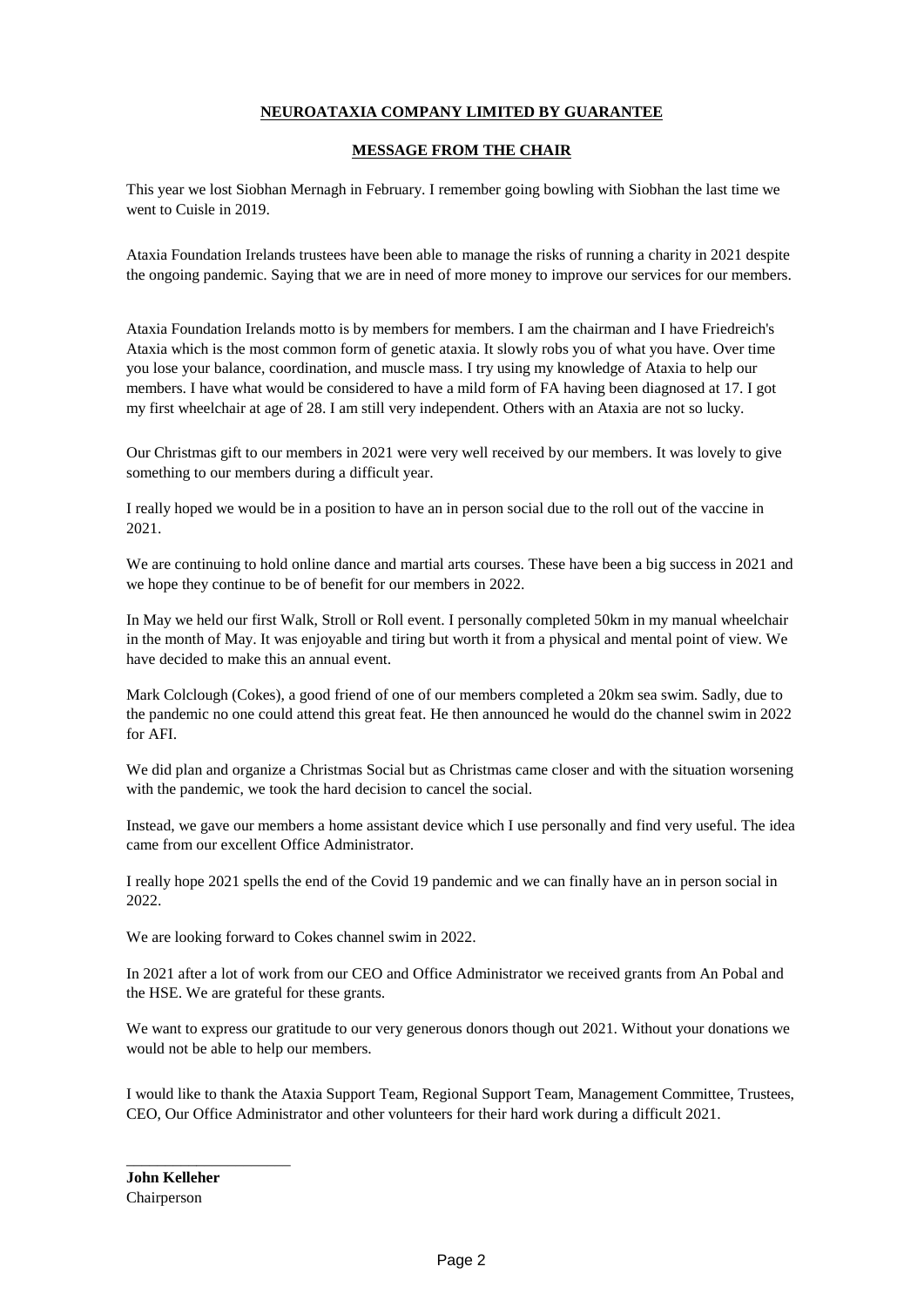# **MESSAGE FROM THE CHIEF EXECUTIVE OFFICER**

#### Hi All

My name is Al Young, I am the interim CEO of Ataxia foundation Ireland. I am the founding member of AFI and invited John, Rachel, and David Hanley to join me in forming AFI. Sadly, David passed away suddenly on 3/1/2019. David's death was a shock to us all.

We have since increased the board to 6 Trustees, 4 of whom have an Ataxia and 2 who don't. This is important to us to reflect the "lived experience" of people with Ataxia and to bring the voices of members into the boardroom. We are one of if not the only charities with this structure.

Having members with an Ataxia on our board is very important. It takes a dedicated, strong person with staying power to become a Trustee of AFI. In times of heated debate, we trust in democracy and resist the temptation to leave, instead we choose the more difficult road and stay to debate another day.

In an effort to drive our charity, I took up the roll as Interim CEO, to ensure we followed our strategy until we can afford to employ a CEO. I will be resigning my position in September to enable the employment of a new CEO.

2021 was a difficult year for charities in particular AFI as we are a new charity representing a rare disease. Bigger charities get more attention, while smaller charities like ours lost most donations. It left us to generate fundraising events ourselves, we have to be careful not to overdo it by constantly fundraising.

With covid still rampant we were unwilling to risk members health by organising social events too soon. Having Ataxia ourselves we were conscious of the need for interaction between members and so began our online classes through zoom. These proved very popular and became a twice weekly event. Chair martial arts taught Hapkido Martial Arts by Grandmaster Massan Ghorbani of Masters Temple Martial Arts, Bray, which included Meditations, breathing techniques and upper body defence techniques and chair dances designed especially for AFI members.

Fundraising is always a priority of any charity and with our three main streams of funding disappearing we searched for something to replace them. Discussions around Cokes Channel Swim began summer 2021. This event will take place in July 2022. Much time, effort, and training has gone into making this a massive fundraising and awareness success. We would like to take this opportunity to thank our sponsors Errigal Contracts for supporting AFI.

In May 2021 we introduced our Walk, Stroll, Roll 50K throughout the month of May, this was well supported by members and their families and is becoming an annual event. In September Mark Colclough completed a point to point in the sea, this was from Cahore point to Kilgorman point, a distance of  $17 + km$ . This qualified him for open sea swimming and the channel challenge began.

In 2021 we attempted on several occasions to run social events but unfortunately covid surges and restrictions always dwarfed our efforts.

We then turned to applying for grants to increase our funds. We were successful on two applications, the HSE National Lottery Grant and also the Covid Stability Fund 2021 for Community and Voluntary, Charity and Social Enterprise Organisations granted by The Department of Rural and Community Development/ Pobal.

2021 ended on a high note with the launch of our AFI calendar and members receiving a surprise gift in the post.

I would like to take this opportunity to thank our Board, our Volunteers, our Donors and everyone who supported Ataxia Foundation Ireland in any way.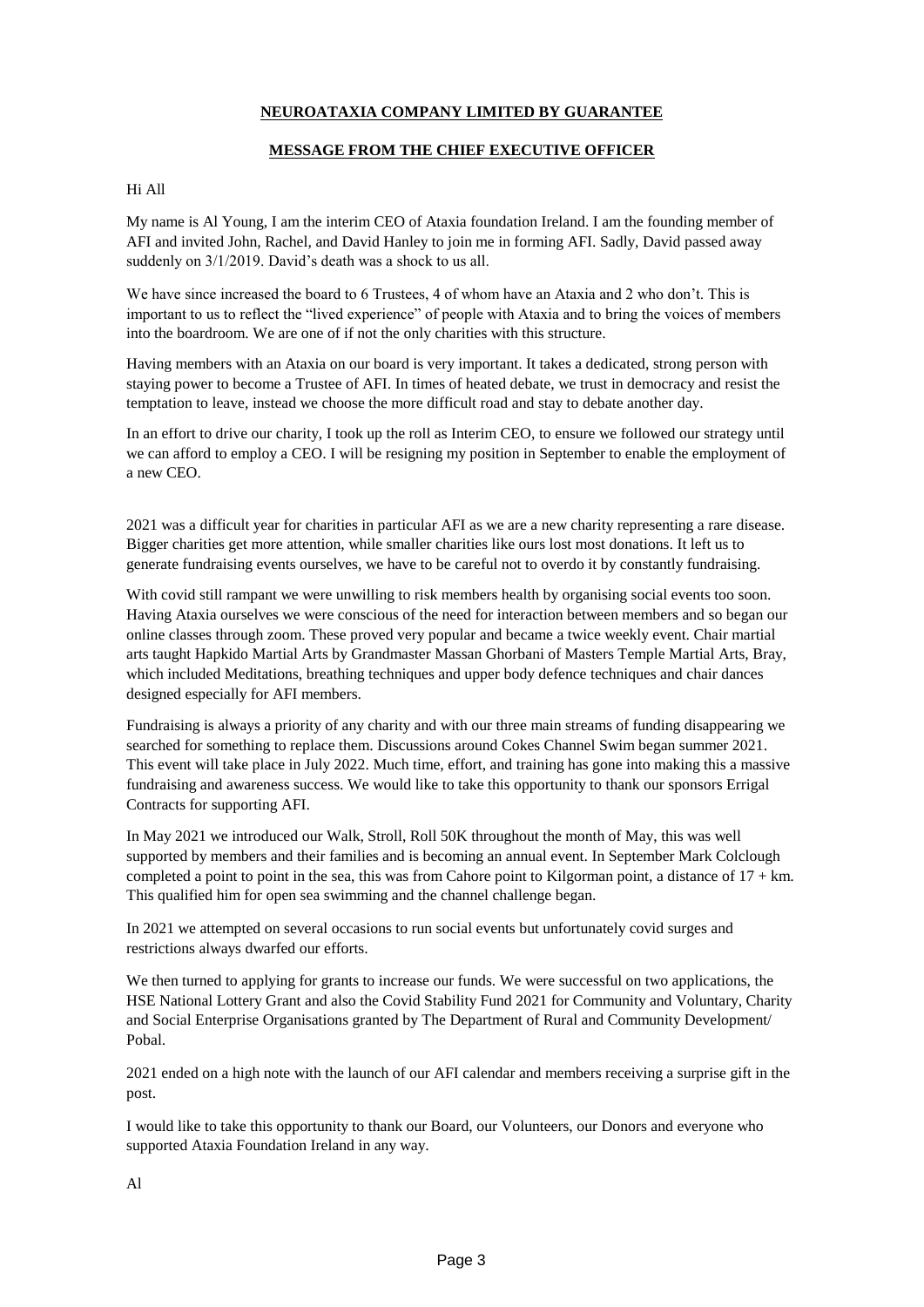## **REPORT OF THE DIRECTORS**

The directors present their report together with the audited financial statements for the year ended 31 December 2021.

## **REFERENCE AND ADMINISTRATION DETAILS**

The organisation is a charitable company limited by guarantee not having a share capital. It's registered office is at Gorteen, Inch, Gorey, Co Wexford and it's company number is 588973. It operates under the name Ataxia Foundation Ireland (AFI).

The charity has been granted Charitable Tax Exemption under S 207 of the Taxes Consolidation Act, 1997, by the Revenue Commissioners - Number CHY22861 and is registered with the Charities Regulatory Authority - Charity Number 20153540.

Details of bankers, auditors etc can be found on page 1 - Directors and other information.

#### **DIRECTORS/TRUSTEES AND SECRETARY**

Those who held office as director\company secretary at any time during the financial year and since the year end unless otherwise stated are listed on page 1.

In addition to acting as Directors of the company the Directors are also trustees of the charity.

The charity's board of directors meet on a monthly basis and are responsible for the strategic direction of the charity. The day to day functioning of the charity is looked after by a management committee and Chief Executive Officer who are responsible for ensuring the charity meets it's aims and that it's operations run smoothly.

With the advent of COVID all meetings have moved online.

The work of the management committee has been divided up into subgroups such as the Ataxia Support Team (AST) and the Regional Support Team amongst others to maximise efficiency and make best use of our limited resources.

### **PRINCIPAL ACTIVITIES AND OBJECTIVES**

Formed by people with Ataxia to provide support for people affected by Ataxia. AFI's mission is to enhance the quality of life for all with an Ataxia. To lead positive change and deliver value through experience, information, advocacy and service.

With the charity's principal aims and objectives being:

- to provide help, support and aid quality of life of those with Ataxia and other Neurological impairments.
- to provide help and support to the families, friends and carers of those with Ataxia and other Neurological impairments.

#### **PRINCIPAL RISKS AND UNCERTAINTIES**

The directors have identified that the key risks and uncertainties that the charity faces relate to the risk of a decrease in the level of donations and the potential increase in compliance requirements.

These risks are mitigated by continually monitoring its level of activity, budgets, targets and projections along with emerging changes to law and regulations on an ongoing basis.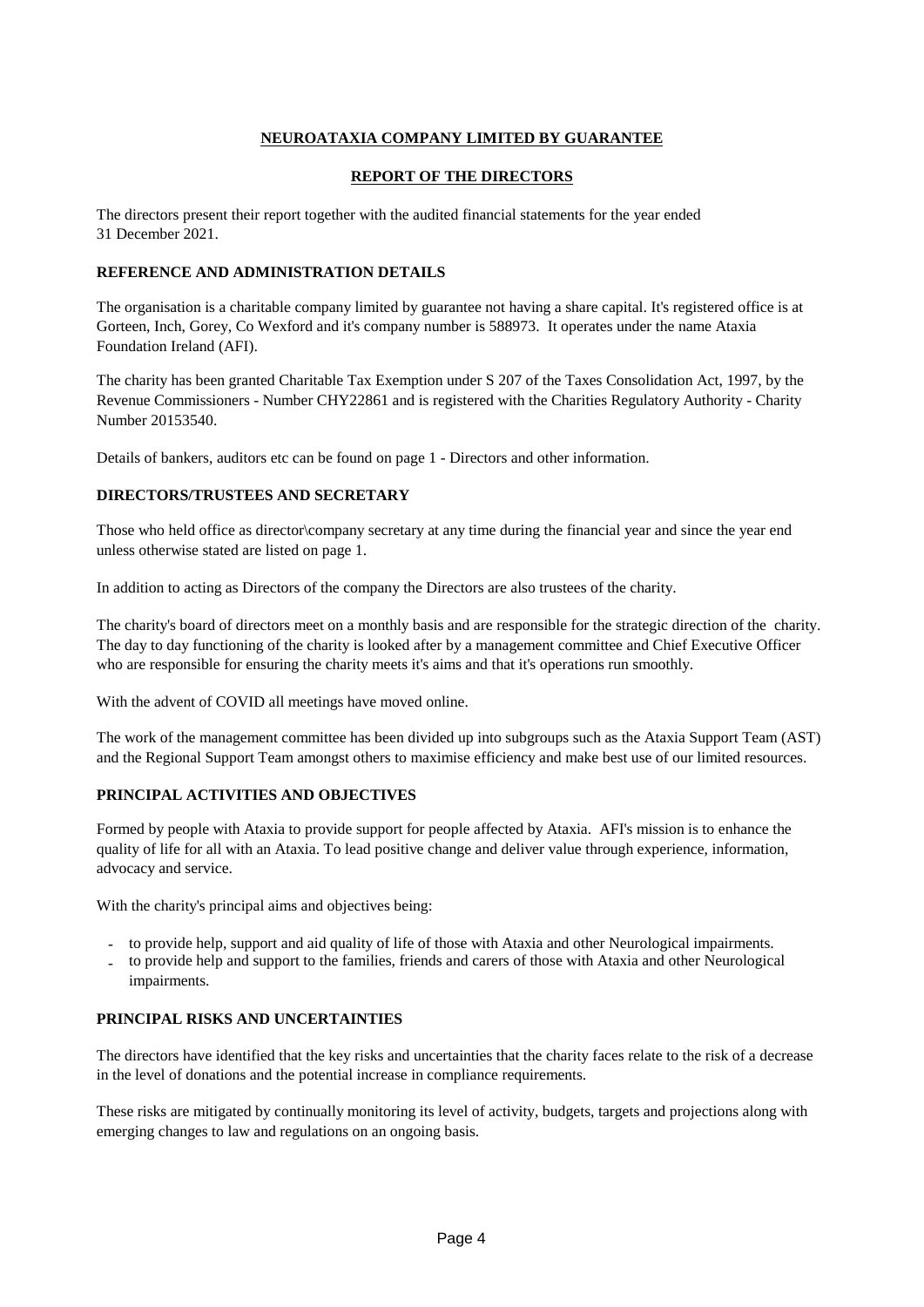## **REPORT OF THE DIRECTORS (Cont'd)**

#### **PRINCIPAL RISKS AND UNCERTAINTIES (Cont'd)**

Operational and internal control risks are minimised by the implementation of best practice and procedures to ensure compliance with necessary laws and regulations.

In common with many charities, it's principal risk is reputational damage caused either by an event either within or outside it's control. To mitigate this risk the charity adopts best practices.

In adopting best practices the charity is continually monitoring regulations and guidance issued by the Charities Regulatory Authority in particular, with the organisation itself being structured and managed in line with it's guidelines from the time of it's establishment.

It has also signed up with the Charities Institute Ireland with a commitment to it's Triple Lock Standard and has therefore committed to :

- Accountable and Transparent Financial Reporting
- Adherence to the Principles of Good Governance
- Compliance with Best Practice Ethical Fundraising

The biggest risk for 2021 continued to be the Covid pandemic, and this continues to have a huge impact. This affected us in not being able to meet, hold social events, organise respite breaks or have members interact socially. It also had a massive impact on our fundraising activities and our charity suffered because of it with our main income streams almost completely drying up.

On a practical level in it's support of it's members AFI, is careful to observe all recommended medical and government mandated recomemdations and regulations to maintain the safety and well being of it's members and volunteers.

Following meetings with the HSE in earlier years, and many grant applications made, we finally obtained statutory funding from Pobal and the HSE towards the end of 2021. This totaled  $\epsilon$ 29,747 and had to be spent in accordance with the criteria set out by both Bodies. We thank our administrator and treasurer for ensuring that we fulfilled the criteria in order to retain the full amount of the grants. This funding was on a once off basis and will have to be reapplied for each year. The Pobal fund no longer exists and we don't know if it will be replaced.

 As the statutory funding, we have received so far is relatively small, we are still very reliant on raising funds ourselves which creates uncertainty as regards our finances and the extent of the services we can offer. We have been unable to employ a CEO. Al Young the founder stepped down as a trustee to take on the interim role of CEO to drive the charity. Al intends returning to his original position as Director\Trustee and a salaried CEO will be appointed.

#### **RESULTS, STATE OF AFFAIRS AND APPROPRIATIONS**

The results for the period are stated on page 14 and the directors are confident of building on this.

The directors/trustees are extremely grateful to everyone who has supported us to date not just all of our donors but to our volunteers also, who have helped us with our events.

In addition we are also grateful to a number of our suppliers who have undertaken work for us or made supplies to us either at no cost to us or at a greatly reduced cost.

In the opinion of the directors, the state of the company's affairs is satisfactory.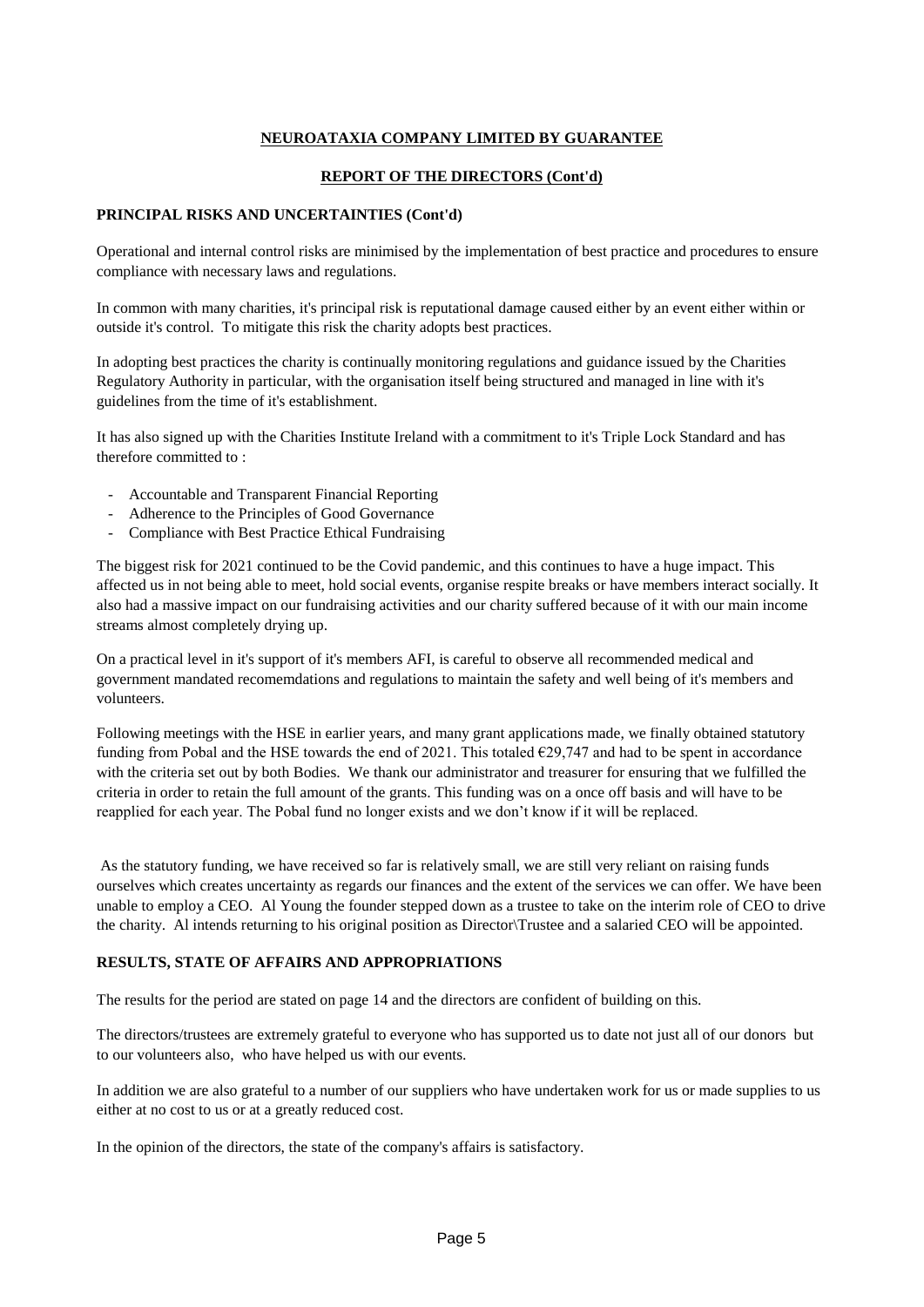## **REPORT OF THE DIRECTORS (Cont'd)**

## **REVIEW OF ACTIVITIES AND FUTURE DEVELOPMENTS**

Our Ataxia Support Team is made up of a dedicated number of people. Among the services, they provide are the following:

- Confidential support line on 087 3616616
- Information on entitlements
- · Help with transport to hospital appointments
- Liasing with the Ataxia Clinic Tallaght
- Arranging appointments when necessary
- Representation with HSE and other agencies
- Discretionary grants and Bereavement grants

Due to the Covid pandemic, we were unable to expand the services offered by our Regional Support Team in 2021.We plan to increase the size of this team as well as expanding provided by this team. It is potentially a great resource to have people involved in the Regional Support Team all over Ireland who would have an awareness of services and activities in their region that would benefit members and families. This would benefit our members as well as giving a bigger input to more people in how our Charity operates. The Regional Support Team could also provide information on grants that we could apply for in particular area and also local schemes that would benefit members.

We continue to support research into Ataxias particularly in donating towards the Friedreichs Ataxia Research Alliance (FARA). Dr Mary Kearney is very involved in FARA, and she has contributed regularly to previous AGMs and committee meetings in providing information on research taking place in different parts of the world on the different Ataxias.

The Ataxia Clinic in Tallaght is a very important resource for AFI members and families. We will continue to try and improve the range of services offered by the Ataxia Clinic.

If the pandemic allows, we plan on holding social events in late 2022 to give members and families opportunities to meet up again. We will continue to run online classes and encourage members to take part. Not only are they great exercise but they are a great way of people meeting again.

We wish to thank Mark Colclough for taking on the major challenge of swimming the Channel on behalf of AFI and wish him well in his training in the coming months.

We also want to thank Errigal Contracts who are supporting the event and have given us great support in many ways over the years

We also want to thank our Donors who have given us great support especially as it has been so difficult to obtain statutory funding. We are very grateful to everybody who has volunteered for AFI in any capacity.

During 2021 the management committee reviewed the operation of the AFI lottery. As it was not generating enough income to provide a source of funds for AFI the decision was made at our January board meeting to cease its operation.

We wish to express our appreciation to Maureen who has done great work in the office and so much more besides during 2021. She made numerous grant applications and finally in late 2021, we obtained 2 separate grants. We know we are not guaranteed to get that funding again in 2022 and will continue to pursue grant applications.

Thanks to the Management committee who have provided great support and dedication in difficult circumstances in 2021. We would encourage AFI members to volunteer for the Management committee as new blood is most important to help AFI to grow and provide better services in the future.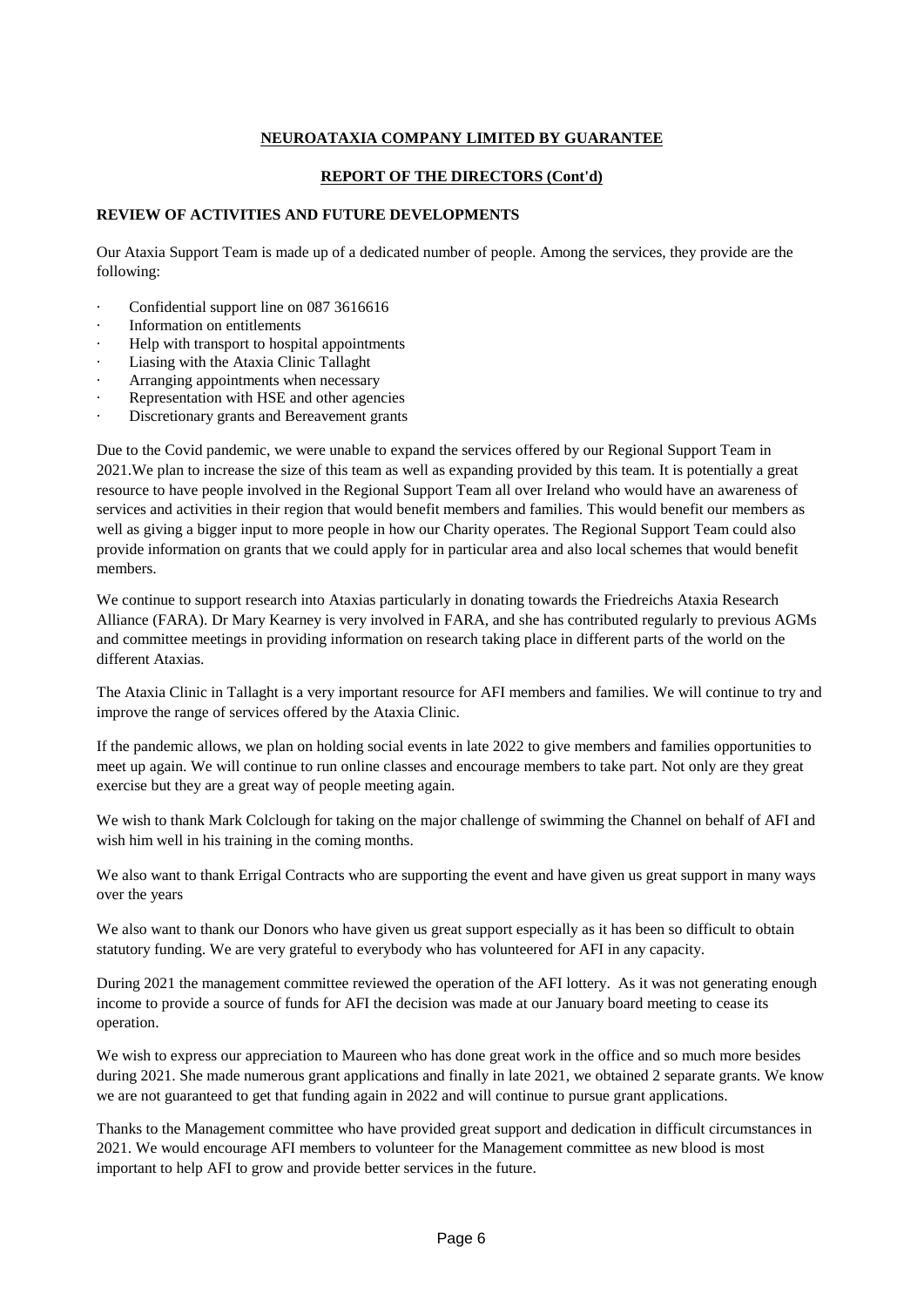# **REPORT OF THE DIRECTORS (Cont'd)**

#### **REVIEW OF ACTIVITIES AND FUTURE DEVELOPMENTS (Cont'd)**

Finally, the trustees wish to express our deep appreciation to Al and Nora. Al has devoted the last few years to growing AFI from nothing and making it into an effective Charity to represent Irish people with Ataxias. Nora has been a vital contact for members and families who require support. Also, they have allowed their home to be used as the AFI office since AFI commended. This has been a great financial saving to us, but it is not easy for them to have much of their home taken over by AFI work.

# **ACCOUNTING RECORDS**

The Directors acknowledge their responsibility under sections 281 to 285 of the Companies Act 2014 to keep adequate accounting records for the company.

To this end, competent personnel with the appropriate expertise are engaged with sufficient company resources made available for the task.

The books of account of the company are maintained at the company's registered office.

#### **STATEMENT OF RELEVANT AUDIT INFORMATION**

In accordance with Section 330 of the Companies Act 2014, so far as each person who was a director at the date of approving this report is aware,

- there is no relevant audit information, being information needed by the auditor in connection with preparing its report, of which the auditor is unaware; and
- each director has taken all the steps that he or she ought to have taken as a director to make himself or herself aware of any relevant audit information and to establish that the auditor is aware of that information.

# **AUDITOR**

-

Cranmer & Company, Chartered Accountants & Registered Auditor were appointed auditor by the directors and have expressed their willingness to continue in office in accordance with the provisions of section 383(2) of the Companies Act 2014.

#### **On behalf of the Board**

| John Kelleher |                  |
|---------------|------------------|
|               | <b>Directors</b> |
| David Power   |                  |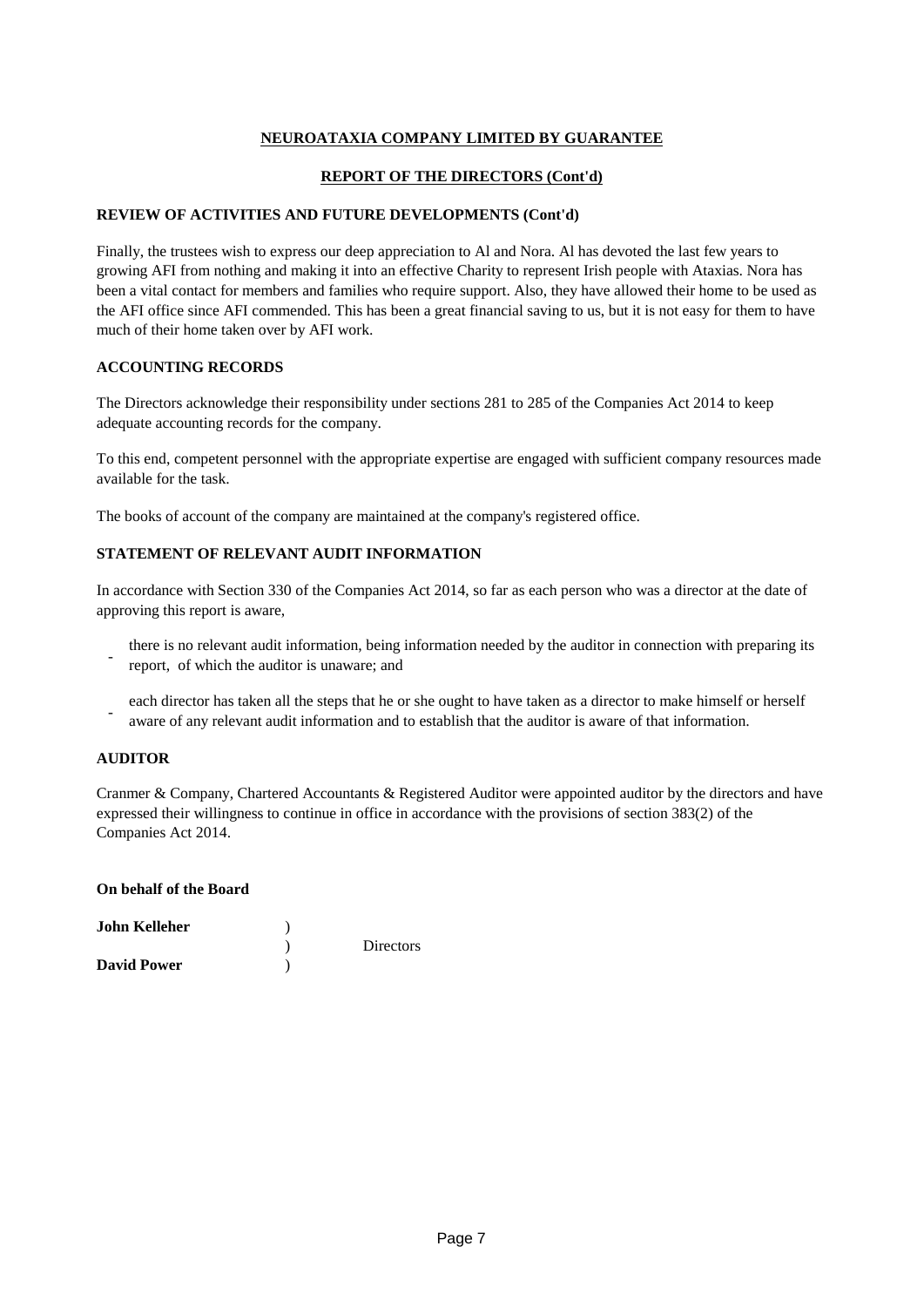# **STATEMENT OF DIRECTORS' RESPONSIBILTIES**

#### **DIRECTORS' RESPONSIBILITIES**

The directors' are responsible for preparing the directors' report and the financial statements in accordance with applicable Irish law and regulations.

Irish company law requires the directors to prepare financial statements for each financial year. Under the law the directors have elected to prepare the financial statements in accordance with Companies Act 2014 and accounting standards issued by the Financial Reporting Council and promulgated by Chartered Accountants Ireland including FRS 102 The Financial Reporting Standard applicable in the UK and Ireland(Generally Accepted Accounting Practice in Ireland) as modified by the Statement of Recommended Practice "Accounting and Reporting by Charities" effective 1 January 2019 . Under company law, the directors must not approve the financial statements unless they are satisfied that they give a true and fair view of the assets, liabilities and financial position of the company as at the financial year end date and of the surplus or deficit of the company for the financial year end and otherwise comply with the Companies Act 2014.

In preparing those financial statements, the directors are required to:

- select suitable accounting policies and apply them consistently;
- make judgements and estimates that are reasonable and prudent;
- state whether the financial statements have been prepared in accordance with the applicable accounting standards, identify those standards and note the effect and the reasons for any material departure from those standards.
- prepare the financial statements on the going concern basis unless it is inappropriate to presume that the company will continue in existence.

The directors are responsible for ensuring that the company keeps or causes to be kept adequate accounting records which correctly explain and record the transactions of the company, enable at any time the assets liabilities, financial position and surplus or deficit of the company to be determined with reasonable accuracy, enable them to ensure that the financial statements and directors' report comply with the Companies Act 2014 and enable the financial statements to be audited. They are also responsible for safeguarding the assets of the company and hence for taking reasonable steps for the prevention and detection of fraud and other irregularities.

The directors are responsible for the maintenance and integrity of the corporate and financial information included on the company's website. Legislation in Ireland governing the preparation and dissemination of financial statements may differ from legislation in other jurisdictions.

#### **On behalf of the Board**

| John Kelleher.     |                  |
|--------------------|------------------|
|                    | <b>Directors</b> |
| <b>David Power</b> |                  |
|                    |                  |

**Date: 17 May 2022**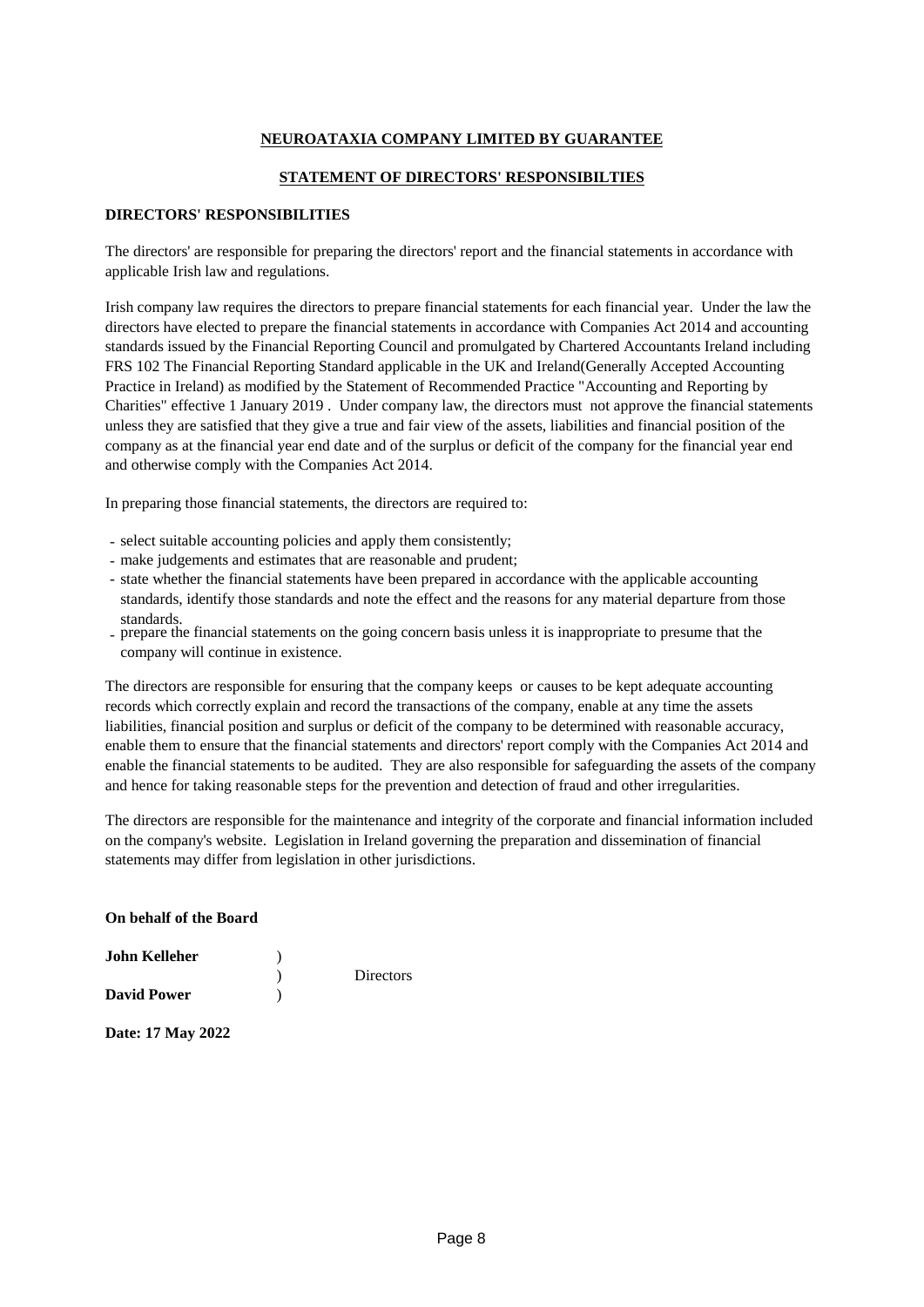#### **REPORT OF THE AUDITOR**

### **INDEPENDENT AUDITOR'S REPORT TO THE MEMBERS OF NEUROATAXIA COMPANY LIMITED BY GUARANTEE**

#### **OPINION**

We have audited the financial statements of Neuroataxia Company Limited By Guarantee for the year ended 31 December 2021 which comprise the Profit and Loss Account, Balance Sheet, Cash Flow Statement and related notes, including the summary of significant accounting policies.

The financial reporting framework that has been applied in their preparation is the Companies Act 2014 and FRS 102 "The Financial Reporting Standard applicable in the UK and Republic of Ireland" as modified by the Statement of Recommended Practice "Accounting and Reporting by Charities" effective 1 January 2019.

In our opinion, the financial statements:

- give a true and fair view of the assets, liabilities and financial position of the company as at 31 December 2021 and of its deficit for the year then ended; and
- have been properly prepared in accordance with FRS 102 " The Financial Reporting Standard applicable in the UK and Republic of Ireland" as modified by the Statement of Recommended Practice "Accounting and Reporting by Charities" effective 1 January 2019; and
- have been prepared in accordance with the requirements of the Companies Act 2014.

#### **BASIS FOR OPINION**

We conducted our audit in accordance with International Standards on Auditing (Ireland) (ISAs (Ireland)) and applicable law. Our responsibilities under those standards are further described in the Auditor's responsibilities for the audit of the financial statements section of our report. We are independent of the company in accordance with the ethical requirements that are relevant to our audit of the financial statements in Ireland, including the Ethical Stansdard For Auditors (Ireland) issued by the Irish Auditing and Accounting Supervisory Authority ("IAASA"), and we have fulfilled our other ethical responsibilities in accordance with these requirements.

We believe that the audit evidence we have obtained is sufficient and appropriate to provide a basis for our opinion.

#### **CONCLUSIONS RELATING TO GOING CONCERN**

In auditing the financial statements, we have concluded that the directors' use of the going concern basis of accounting in the preparation of the financial statements is appropriate.

Based on the work we have performed, we have not identified any material uncertainties relating to events or conditions that, individually or collectively, may cast significant doubt on the Company's ability to continue as a going concern for a period of at least twelve months from the date when the financial statements are authorised for issue.

Our responsibilities and the responsibilities of the directors with respect to going concern are described in the relevant sections of this report.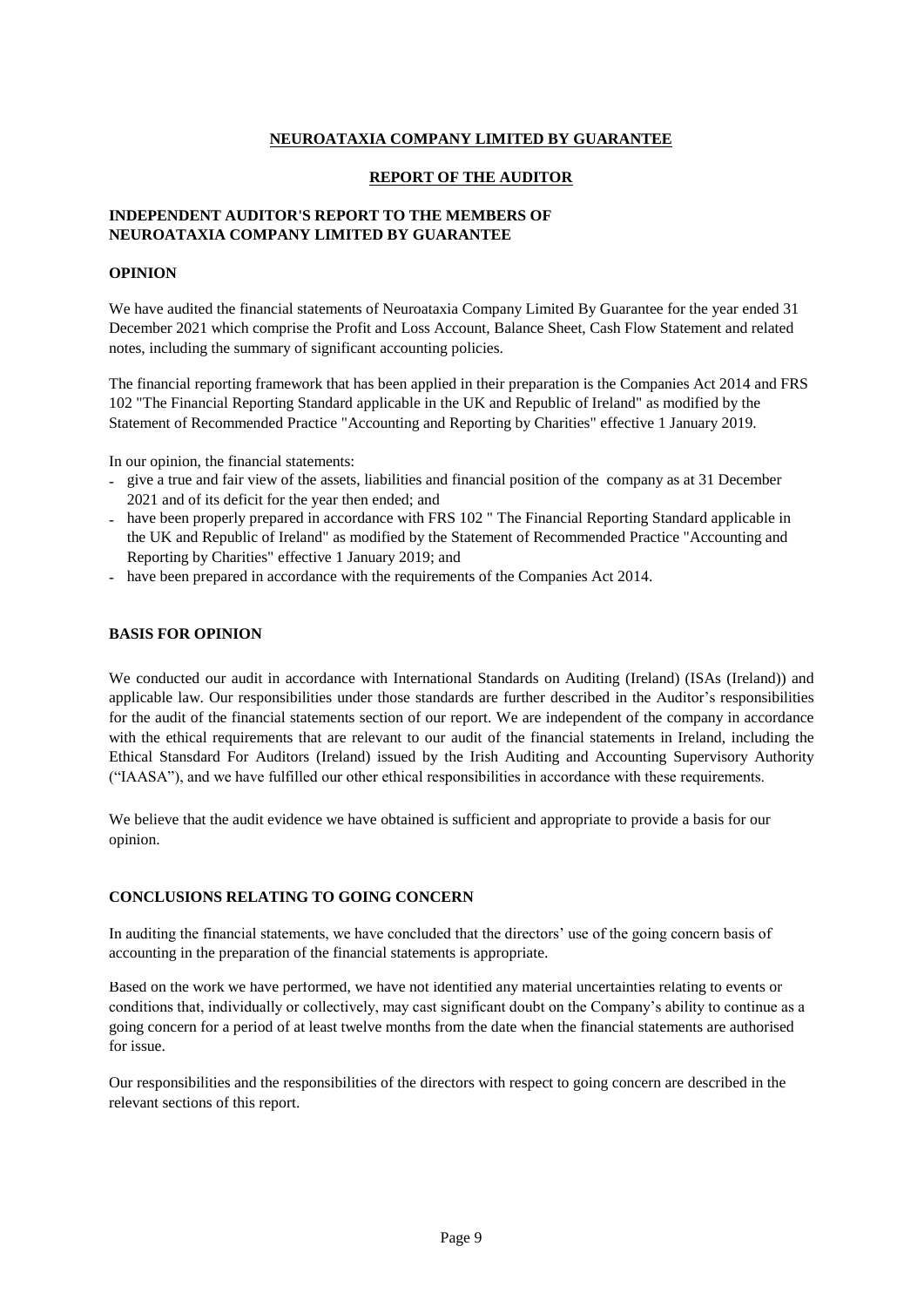# **REPORT OF THE AUDITOR (Cont'd)**

## **OTHER INFORMATION**

The directors are responsible for the other information. The other information comprises the information included in the annual report other than the financial statements and our auditor's report thereon. Our opinion on the financial statements does not cover the other information and, except to the extent otherwise explicitly stated in our report, we do not express any form of assurance conclusion thereon.

Our responsibility is to read the other information and, in doing so, consider whether the other information is materially inconsistent with the financial statements or our knowledge obtained in the course of the audit, or otherwise appears to be materially misstated. If we identify such material inconsistencies or apparent material misstatements, we are required to determine whether there is a material misstatement in the financial statements or a material misstatement of the other information. If, based on the work we have performed, we conclude that there is a material misstatement of this other information, we are required to report that fact.

We have nothing to report in this regard.

# **OPINIONS ON OTHER MATTERS PRESCRIBED BY THE COMPANIES ACT 2014**

In our opinion, based on the work undertaken in the course of the audit, we report that:

- the information given in the Directors' Report for the financial year for which the financial statements are prepared is consistent with the financial statements; and
- the directors' report has been prepared in accordance with applicable legal requirements.

We have obtained all the information and explanations which, to the best of our knowledge and belief, are necessary for the purposes of our audit.

In our opinion the accounting records of the Company were sufficient to permit the financial statements to be readily and properly audited, and the financial statements are in agreement with the accounting records.

#### **MATTERS ON WHICH WE ARE REQUIRED TO REPORT BY EXCEPTION**

Based on the knowledge and understanding of the Company and its environment obtained in the course of the audit, we have not identified any material misstatements in the directors' report.

The Companies Act 2014 requires us to report to you if, in our opinion, the disclosures of directors' remuneration and transactions required by sections 305 to 312 of the Act are not made. We have nothing to report in this

#### **RESPONSIBILTIES OF DIRECTORS**

As explained more fully in the directors' responsibilities statement on page 8, the directors are responsible for the preparation of the financial statements in accordance with the applicable financial reporting framework that give a true and fair view, and for such internal control as they determine is necessary to enable the preparation of financial statements that are free from material misstatement, whether due to fraud or error.

In preparing the financial statements, the directors are responsible for assessing the company's ability to continue as a going concern, disclosing, as applicable, matters related to going concern and using the going concern basis of accounting unless the directors either intend to liquidate the company or to cease operations, or have no realistic alternative but to do so.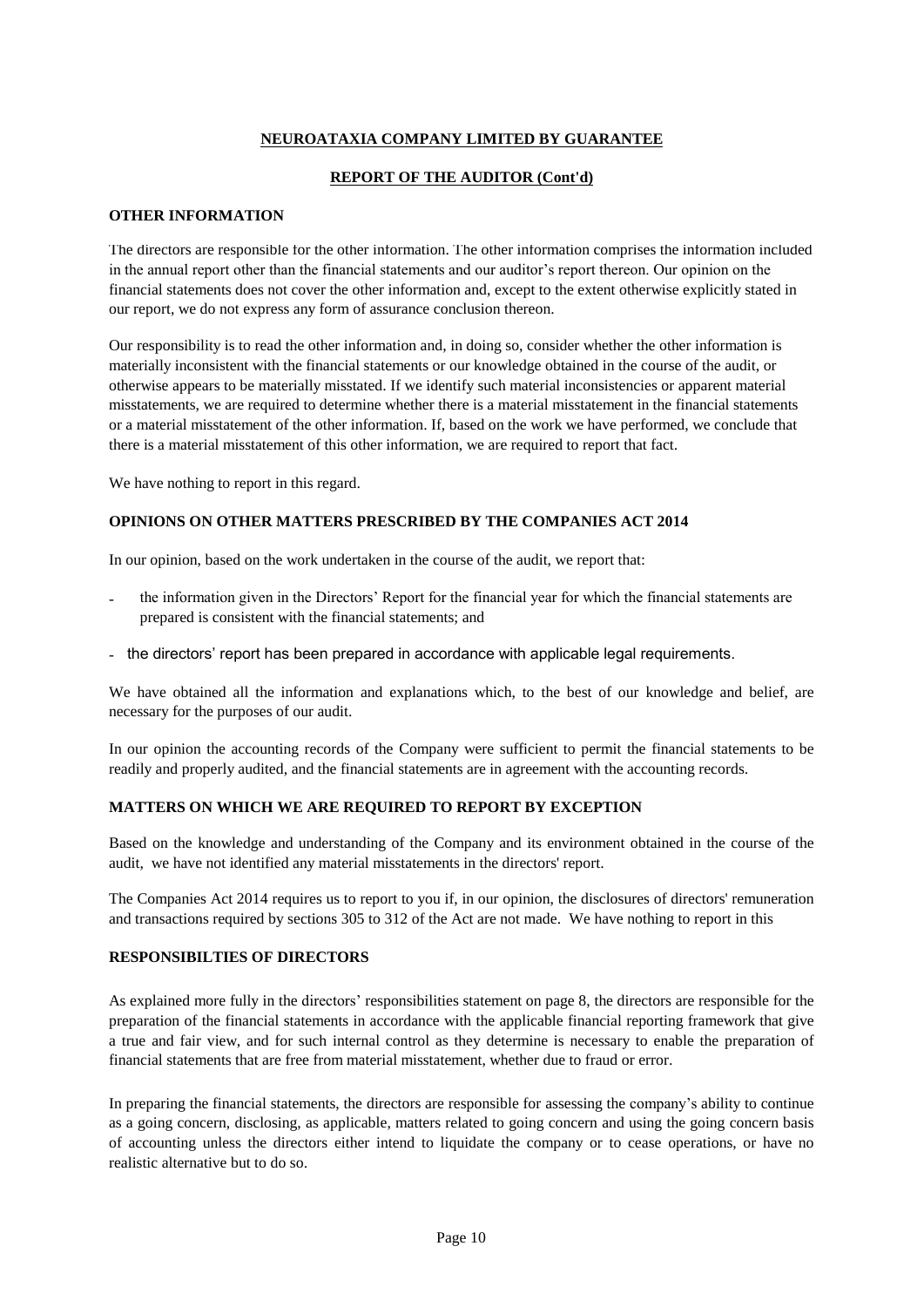# **REPORT OF THE AUDITOR (Cont'd)**

## **AUDITOR'S RESPONSIBILITIES FOR THE AUDIT OF THE FINANCIAL STATEMENTS**

Our objectives are to obtain reasonable assurance about whether the financial statements as a whole are free from material misstatement, whether due to fraud or error, and to issue an auditor's report that includes our opinion. Reasonable assurance is a high level of assurance, but is not a guarantee that an audit conducted in accordance with ISAs (Ireland) will always detect a material misstatement when it exists. Misstatements can arise from fraud or error and are considered material if, individually or in the aggregate, they could reasonably be expected to influence the economic decisions of users taken on the basis of these financial statements.

A further description of our responsibilities for the audit of the financial statements is located on the Irish Auditing and Accounting Supervisory Authority's website at: http://www.iaasa.ie/getmedia/b2389013- 1cf6-458b-9b8f-a98202dc9c3a/Description\_of\_auditors\_responsibilities\_for\_audit.pdf. This description forms part of our auditor's report.

## **THE PURPOSE OF OUR AUDIT WORK AND TO WHOM WE OWE OUR RESPONSIBILTIES**

This report is made solely to the company's members as a body in accordance with Section 391 of the Companies Act 2014. Our audit work has been undertaken so that we might state to the company's members those matters that we are required to state to them in the audit report and for no other purpose. To the fullest extent permitted by law, we do not accept or assume responsibility to anyone other than the company or the company's members as a body for our audit work, for this report, or for the opinions we have formed.

**David Cranmer for and on behalf of Cranmer & Company Chartered Accountants Statutory Audit Firm Ashleigh House John F Kennedy Road John F Kennedy Industrial Estate Dublin 12 D12 VE06**

**Date: 17 May 2022**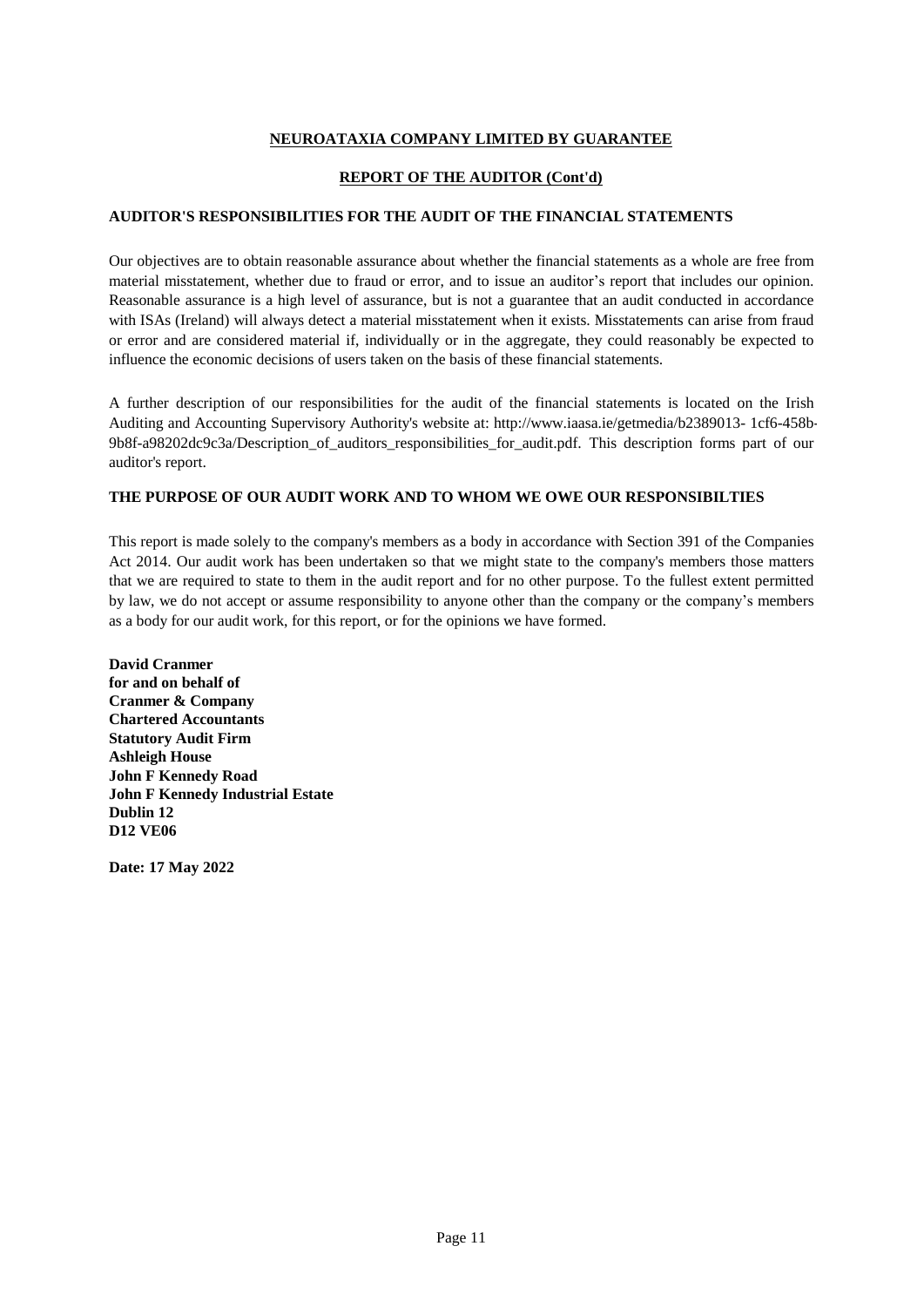#### **STATEMENT OF FINANCIAL ACTIVITIES FOR THE YEAR ENDED 31 DECEMBER 2021**

|                                                          | <b>Notes</b>     | <b>Unrestricted Restricted</b><br>funds<br>€ | funds<br>€               | <b>Total</b><br>2021<br>€ | <b>Total</b><br>2020<br>$\pmb{\epsilon}$ |
|----------------------------------------------------------|------------------|----------------------------------------------|--------------------------|---------------------------|------------------------------------------|
| <b>Income From:</b>                                      |                  |                                              |                          |                           |                                          |
| Donations and Fundraising                                | $\boldsymbol{2}$ | 40,128                                       |                          | 40,128                    | 51,276                                   |
| <b>Charitable Activities</b><br><b>Investment</b> Income | 3<br>4           |                                              | 29,747                   | 29,747                    | 7,873                                    |
| <b>Total Income</b>                                      | 1                | 40,128                                       | 29,747                   | 69,875                    | 59,149                                   |
| <b>Expenditure On:</b>                                   |                  |                                              |                          |                           |                                          |
| Cost of generating donations                             |                  |                                              |                          |                           |                                          |
| and fundraising                                          | 5                | 20,650                                       | 5,914                    | 26,564                    | 21,362                                   |
| <b>Direct Charitable Activities</b>                      | 6                | 6,498                                        | 18,519                   | 25,016                    | 20,641                                   |
| Management and Administration                            | 7                | 18,668                                       | 5,314                    | 23,982                    | 24,952                                   |
| <b>Total Expenditure</b>                                 |                  | 45,815                                       | 29,747                   | 75,562                    | 66,955                                   |
| <b>Net Income/(Expenditure)</b>                          |                  | (5,687)                                      |                          | (5,687)                   | (7,806)                                  |
| <b>Total Funds Brought Forward</b>                       |                  | 66,588                                       | $\overline{\phantom{a}}$ | 66,588                    | 74,394                                   |
| <b>Total Funds Carried Forward</b>                       |                  | 60,901                                       |                          | 60,901                    | 66,588                                   |

There are no recognised gains or losses other than the surplus or deficit for the above financial periods.

On Behalf of the Board

**Director Director**

**Date: 17 May 2022 Date: 17 May 2022**

**John Kelleher David Power**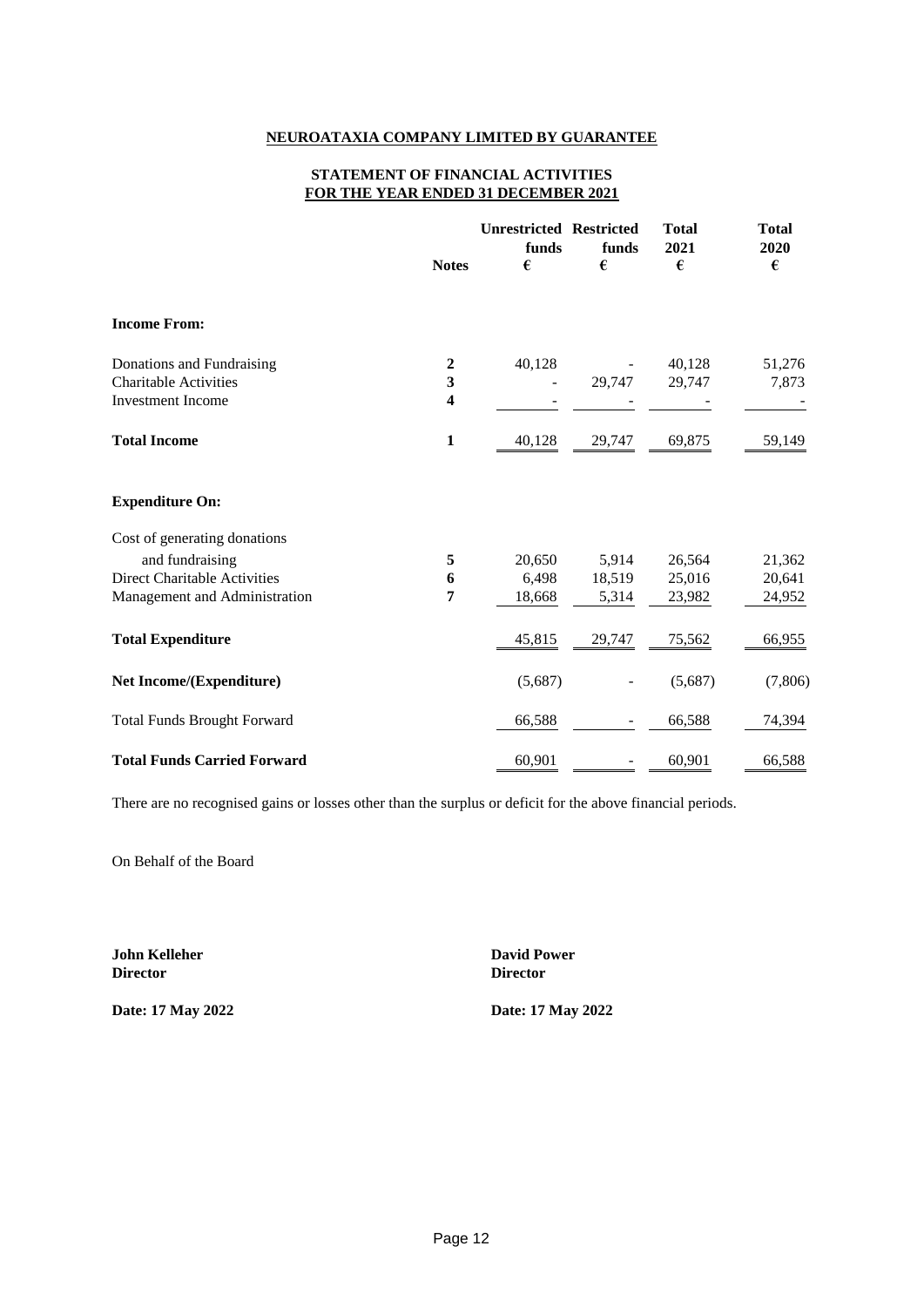# **BALANCE SHEET AS AT 31 DECEMBER 2021**

|                               | <b>Notes</b> | 2021             | 2020       |
|-------------------------------|--------------|------------------|------------|
|                               |              | $\pmb{\epsilon}$ | $\epsilon$ |
| <b>ASSETS EMPLOYED</b>        |              |                  |            |
| <b>FIXED ASSETS</b>           | 10           | 355              | 709        |
| <b>CURRENT ASSETS</b>         |              |                  |            |
| Debtors                       | 11           | 2,543            | 2,068      |
| Cash at Bank and in Hand      |              | 61,494           | 68,509     |
|                               |              | 64,037           | 70,577     |
| <b>CREDITORS</b> (amounts due |              |                  |            |
| within one year)              | 12           | 3,491            | 4,698      |
| NET CURRENT ASSETS            |              | 60,546           | 65,879     |
| <b>Total assets less</b>      |              |                  |            |
| current liabilities           |              | 60,901           | 66,588     |
|                               |              |                  |            |
| THE FUNDS OF THE CHARITY      |              |                  |            |
| <b>RESTRICTED FUNDS</b>       |              |                  |            |
| <b>UNRESTRICTED FUNDS</b>     |              | 60,901           | 66,588     |
|                               |              | 60,901           | 66,588     |

The financial statements were approved, authorised for issue by the Directors on 17 May 2022. They were signed on its behalf by .

| <b>John Kelleher</b> |                  |
|----------------------|------------------|
|                      | <b>Directors</b> |
| <b>David Power</b>   |                  |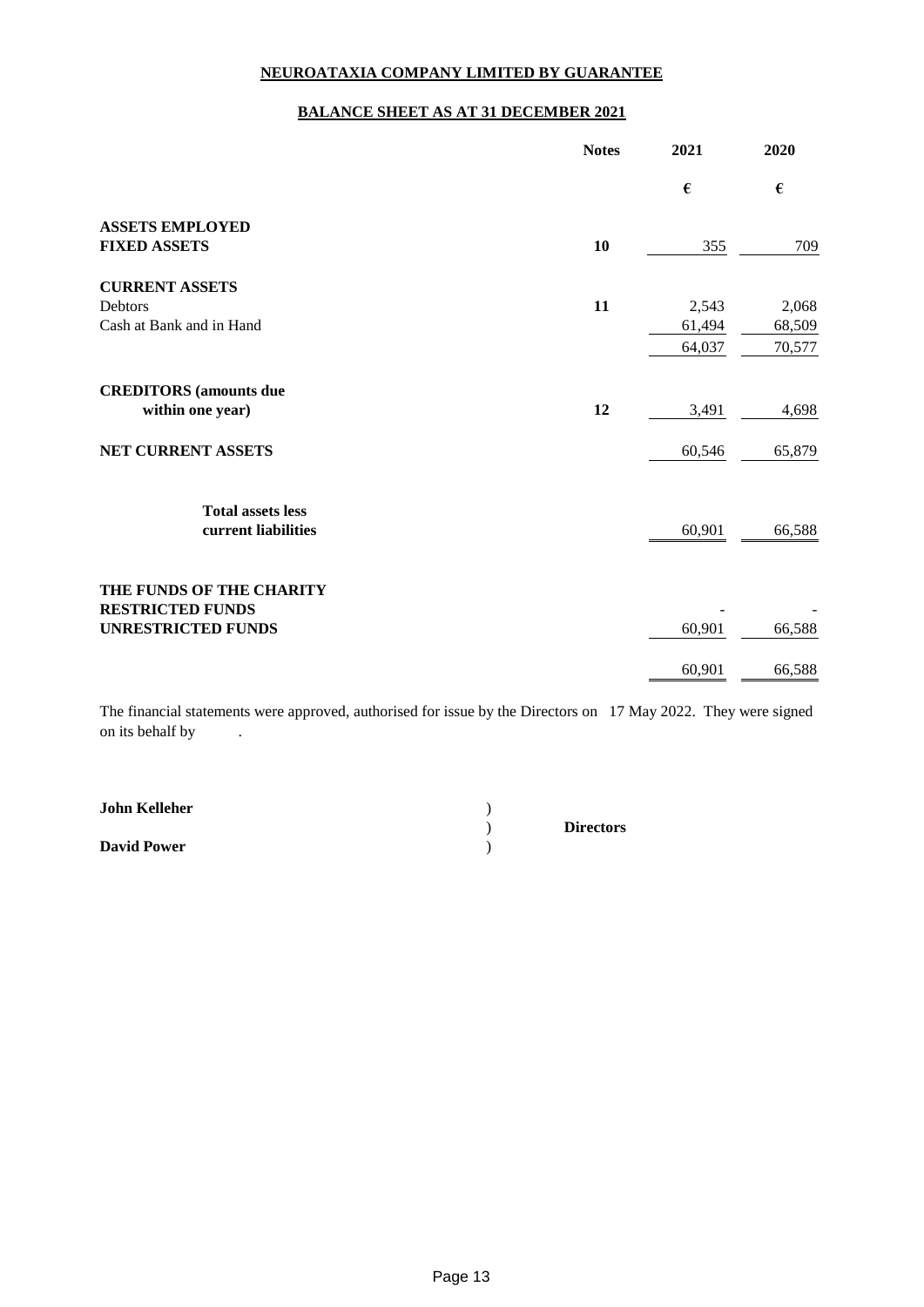# **CASH FLOW STATEMENT**

# **FOR THE YEAR ENDED 31 DECEMBER 2021**

|                                                                                                                                            | <b>Notes</b> | 2021                               | 2020                            |
|--------------------------------------------------------------------------------------------------------------------------------------------|--------------|------------------------------------|---------------------------------|
|                                                                                                                                            |              | €                                  | €                               |
| RECONCILIATION OF OPERATING SUPLUS(DEFICIT)<br>TO NET CASHFLOW FROM OPERATING ACTIVITIES                                                   |              |                                    |                                 |
| Operating surplus(deficit) before invest ment income<br>Depreciation<br>Decrease (Increase) in debtors<br>Increase (Decrease) in creditors |              | (5,687)<br>354<br>(475)<br>(1,207) | (7,806)<br>354<br>20<br>(3,844) |
| Net cashflow from operating activities                                                                                                     |              | (7,015)                            | (11,276)                        |
| <b>Cash Flow Statement</b>                                                                                                                 |              |                                    |                                 |
| <b>Net Cashflow from operating activities</b>                                                                                              |              | (7,015)                            | (11,276)                        |
| <b>Cash flows from investing activities</b>                                                                                                |              |                                    |                                 |
| Payments to acquire fixed assets<br>Interest received from investments                                                                     |              |                                    |                                 |
| Net cash flow from investing activities                                                                                                    |              |                                    |                                 |
| Net increase in cash and cash equivalents<br>Cash and cash equivalents at beginning of year                                                |              | (7,015)<br>68,509                  | (11,276)<br>79,786              |
| Cash and cash equivalents at end of year                                                                                                   |              | 61,494                             | 68,509                          |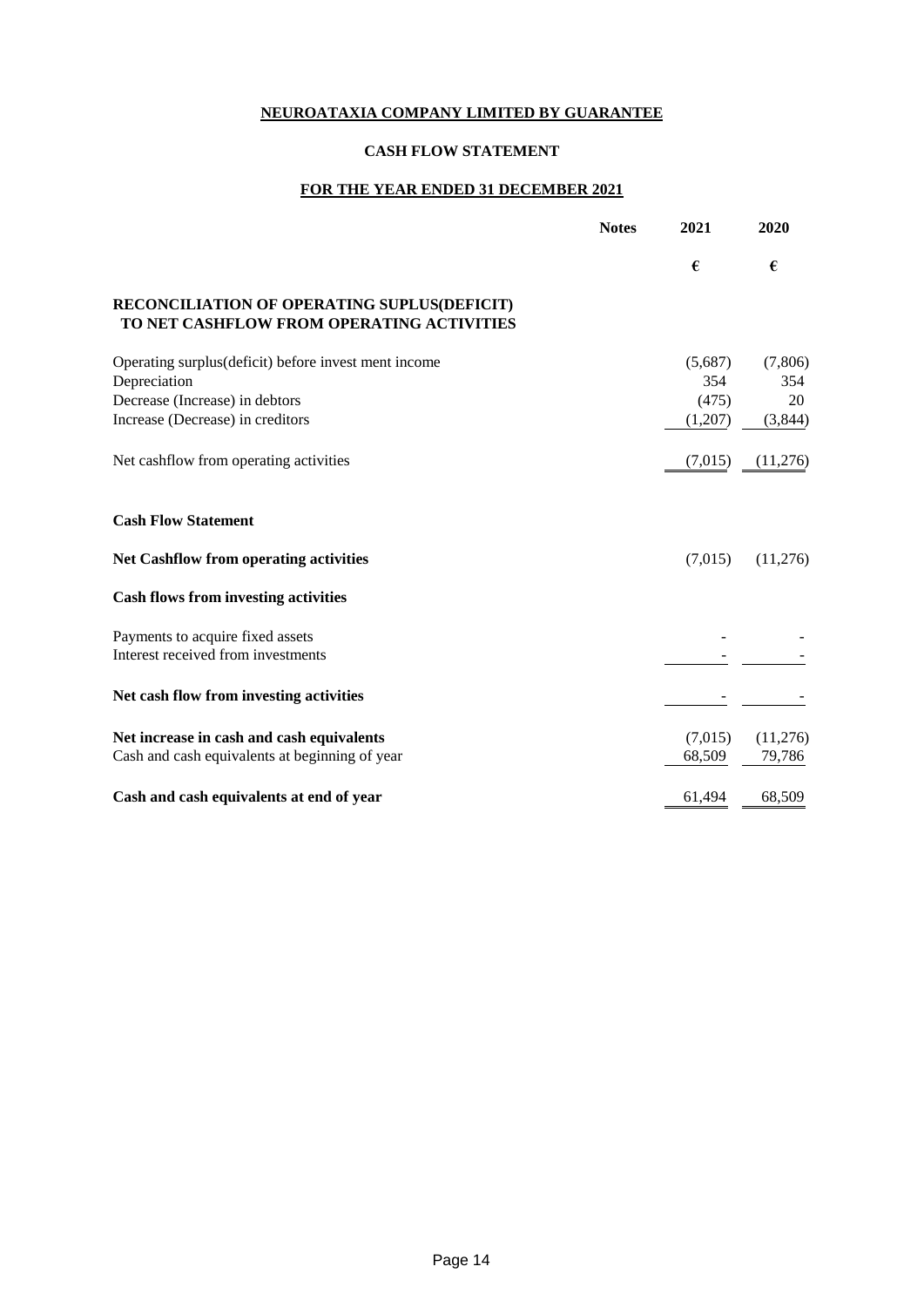# **NEUROATAXIA COMPANY LIMITED BY GUARANTEE FOR THE YEAR ENDED 31 DECEMBER 2021**

## **ACCOUNTING POLICIES**

The charity has applied the Charities SORP on a voluntary basis as its application is not a requirement of the current regulations for charities registered in the republic of Ireland, however it is considered best practice. The directors consider the adoption of the SORP requirements as the most appropriate accounting practice and presentation to properly reflect and disclose the activities of the organisation.

Neuroataxia Company Limited by Guarantee is a company limited by guarantee and is a public benefit entity incorporated in Ireland with a registered office at Gorteen, Inch, Gorey, Co Wexford and it's company registration number is 588973.

The significant accounting policies adopted by the Company and applied consistently are as follows:

## **BASIS OF PREPARATION**

The Financial Statements are prepared on the going concern basis, under the historical cost convention, and comply with the financial reporting standards of the Financial Reporting Council and promulgated by Chartered Accountants Ireland as modified by the Statement of Recommended Practice " Accounting and Reporting by Charities" effective 1 January 2019 and the Companies Act 2014.

Given the level of net funds the company holds the directors/trustees consider that there are no material uncertainties about the company's ability to continue as a going concern and accordingly they believe that it is appropriate for the financial statements to be prepared on the going concern basis.

The financial statements are prepared in Euro which is the functional currency of the company.

#### **INCOME**

All income is included in the Statement of Financial Activities when the charity is entitled to the income, the amount can be quantified with reasonable accuracy and it is probable the income will be received.

Income from donations and fundraising can be restricted or unrestricted and relates to donations and fundraising from individuals and organisations. This income is included in the Statement of Financial Activities when

Investment income is derived from deposit interest and is included when receivable. This income is unrestricted.

#### **EXPENDITURE**

Expenditure is recognised on an accruals basis as a liability is incurred. Expenditure includes any VAT which cannot be fully recovered, and is reported as part of the expenditure to which it relates.

Expenditure includes the cost of generating donations and fundraising and the cost of direct charitable expenditure, which can be restricted or unrestricted. Charitable expenditure comprises those costs incurred by the charity in the delivery of its activities and services for its beneficiaries.

Management and administration costs relate to the management of the charity's assets, organisational management and administration and compliance with constitutional and statutory requirements.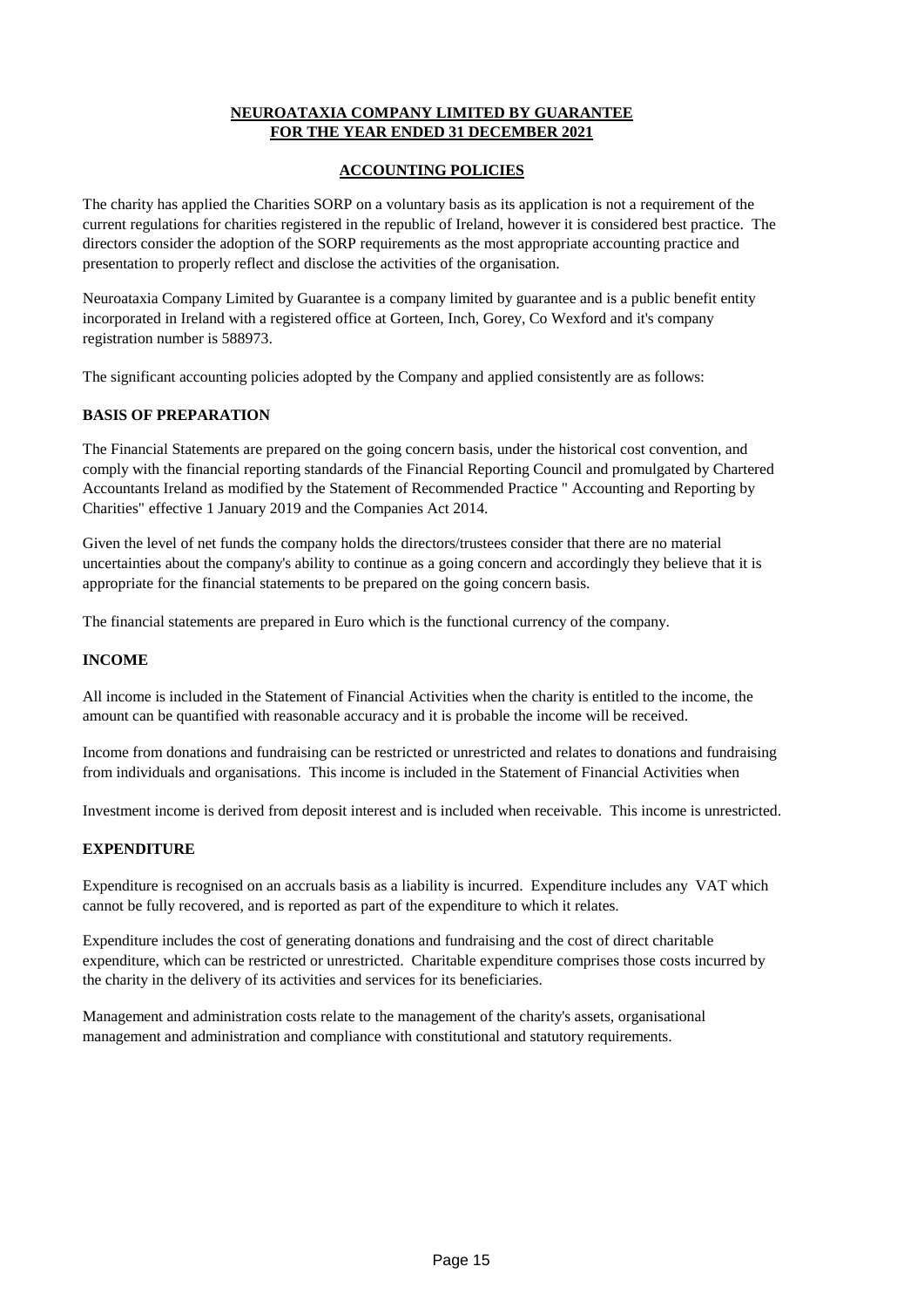# **NEUROATAXIA COMPANY LIMITED BY GUARANTEE FOR THE YEAR ENDED 31 DECEMBER 2021**

#### **ACCOUNTING POLICIES (Cont'd)**

#### **FUND ACCOUNTING**

The charity operates restricted, unrestricted and designated funds as follows:

Restricted funds represent grants and donations received which can only be used for particular purposes specified by the donor. Such purposes are within the overall aims of the charity.

Unrestricted funds includes general funds and fundraising which are expendable at the discretion of the Directors in furtherance of the objectives of the charity and which have not been designated for other purposes.

Designated funds are unrestricted funds earmarked by the directors/trustees for particular purposes. The aim and use of each fund, where in existence, is set out in the notes to the financial statements. The designations have an administrative purpose only and do not legally restrict the Board's discretion in applying the funds.

#### **TANGIBLE FIXED ASSETS AND DEPRECIATION**

Tangible assets are stated at cost less accumulated depreciation and accumulated impairment loss. Cost includes all costs that are directly attributable to bringing the asset into working condition for its intended use

Depreciation is provided on all tangible assets, at rates calculated to write of the cost less estimated residual value, of each asset systematically over its expected useful life, as follows:

| Fixtures, Fittings and Equipment. | - 20% Straight Line |
|-----------------------------------|---------------------|
| <b>Motor Vehicles</b>             | - 20% Straight Line |

#### **TRADE AND OTHER DEBTORS**

Trade and other debtors are initially recognised at fair value and thereafter stated at amortised cost using the effective interest method less impairment losses or bad or doubtful debts except where the effect of discounting would be immaterial. In such cases the receivables are stated at cost less impairment losses for bad and doubtful

#### **CASH AND CASH EQUIVALENTS**

Cash and cash equivalents include cash on hand, demand deposits and other short-term highly liquid investments with original maturities of three months or less. Bank overdrafts are shown within borrowings in current liabilties on the Balance Sheet.

# **TRADE AND OTHER CREDITORS**

Trade and other creditors are initially recognised at fair value and thereafter stated at amortised cost using the effective interest method, unless the effect of discounting would be immaterial, in which case they are stated at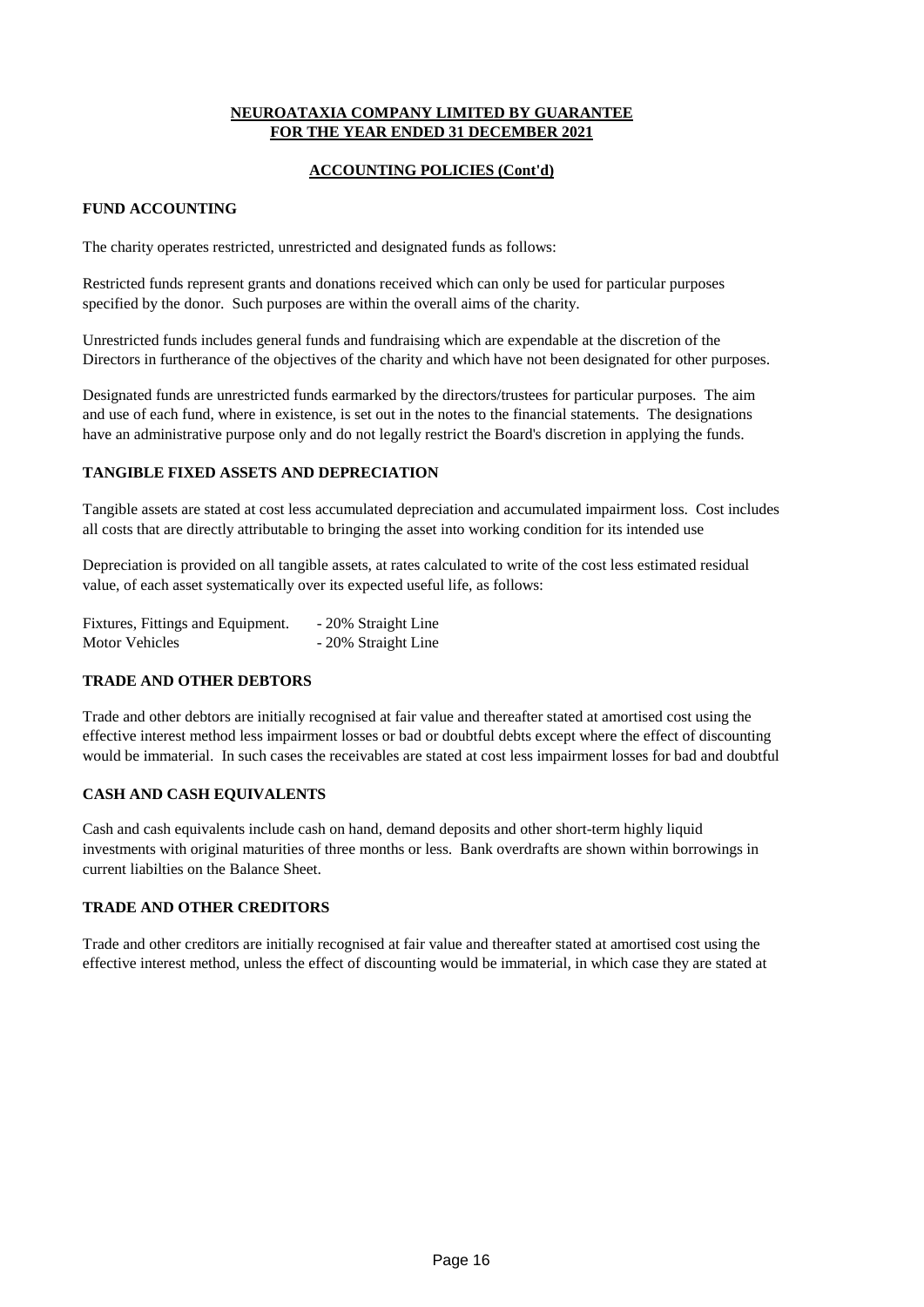## **NOTES TO THE FINANCIAL STATEMENTS FOR THE YEAR ENDED 31 DECEMBER 2021**

# **1. INCOME**

The total income of the company has been derived wholly in Ireland.

# **2. FUNDRAISING AND DONATIONS**

|                               | 2021<br>€           | 2021<br>€         | 2021<br>€    | 2020<br>€    |
|-------------------------------|---------------------|-------------------|--------------|--------------|
|                               | <b>Unrestricted</b> | <b>Restricted</b> |              |              |
|                               | <b>Funds</b>        | <b>Funds</b>      | <b>Total</b> | <b>Total</b> |
| Donations                     | 10,091              |                   | 10,091       | 20,339       |
| <b>Trading Activities</b>     | 4,477               |                   | 4,477        |              |
| <b>Fundraising Activities</b> | 11,299              |                   | 11,299       |              |
| Skydive                       |                     |                   |              | 9,606        |
| Maynooth 2020 Donation        |                     |                   |              | 13,030       |
| Lotto                         | 12,347              |                   | 12,347       | 6,519        |
| Other Income                  | 1,914               |                   | 1,914        | 1,782        |
|                               | 40.128              |                   | 40.128       | 51,276       |

## **3. INCOME FROM CHARITABLE ACTIVITIES**

|                                                | 2021<br>€<br><b>Unrestricted</b>    | 2021<br>€<br><b>Restricted</b>    | 2021<br>€        | 2020<br>€    |
|------------------------------------------------|-------------------------------------|-----------------------------------|------------------|--------------|
|                                                | <b>Funds</b>                        | <b>Funds</b>                      | <b>Total</b>     | <b>Total</b> |
| Events                                         |                                     |                                   |                  | 7,873        |
| Government Grants (See Note 14)                |                                     | 29,747                            | 29,747           |              |
|                                                |                                     | 29,747                            | 29,747           | 7,873        |
| 4. INVESTMENT INCOME                           |                                     |                                   |                  |              |
|                                                | 2021                                | 2021                              | 2021             | 2020         |
|                                                | €                                   | €                                 | $\pmb{\epsilon}$ | €            |
|                                                | <b>Unrestricted</b><br><b>Funds</b> | <b>Restricted</b><br><b>Funds</b> | <b>Total</b>     | <b>Total</b> |
| Deposit Interest                               |                                     |                                   |                  |              |
| 5. COST OF GENERATING DONATIONS AND FUNDRASING |                                     |                                   |                  |              |
|                                                | 2021                                | 2021                              | 2021             | 2020         |
|                                                | €<br><b>Unrestricted</b>            | €<br><b>Restricted</b>            | $\epsilon$       | €            |
|                                                | <b>Funds</b>                        | <b>Funds</b>                      | <b>Total</b>     | <b>Total</b> |
| <b>Event Expenses</b>                          | 2,748                               |                                   | 2,748            | 4,912        |
| Website and Donor Data Management Costs        | 6,389                               | 4,360                             | 10,749           | 6,354        |
| Lotto                                          | 11,498                              | $\blacksquare$                    | 11,498           | 8,840        |
| <b>Printing Costs</b>                          |                                     | 1,555                             | 1,555            | 508          |
| Advertising                                    | 14                                  |                                   | 14               |              |
| Public Liability Insurance                     |                                     |                                   |                  | 748          |
|                                                | 20,650                              | 5,914                             | 26,564           | 21,362       |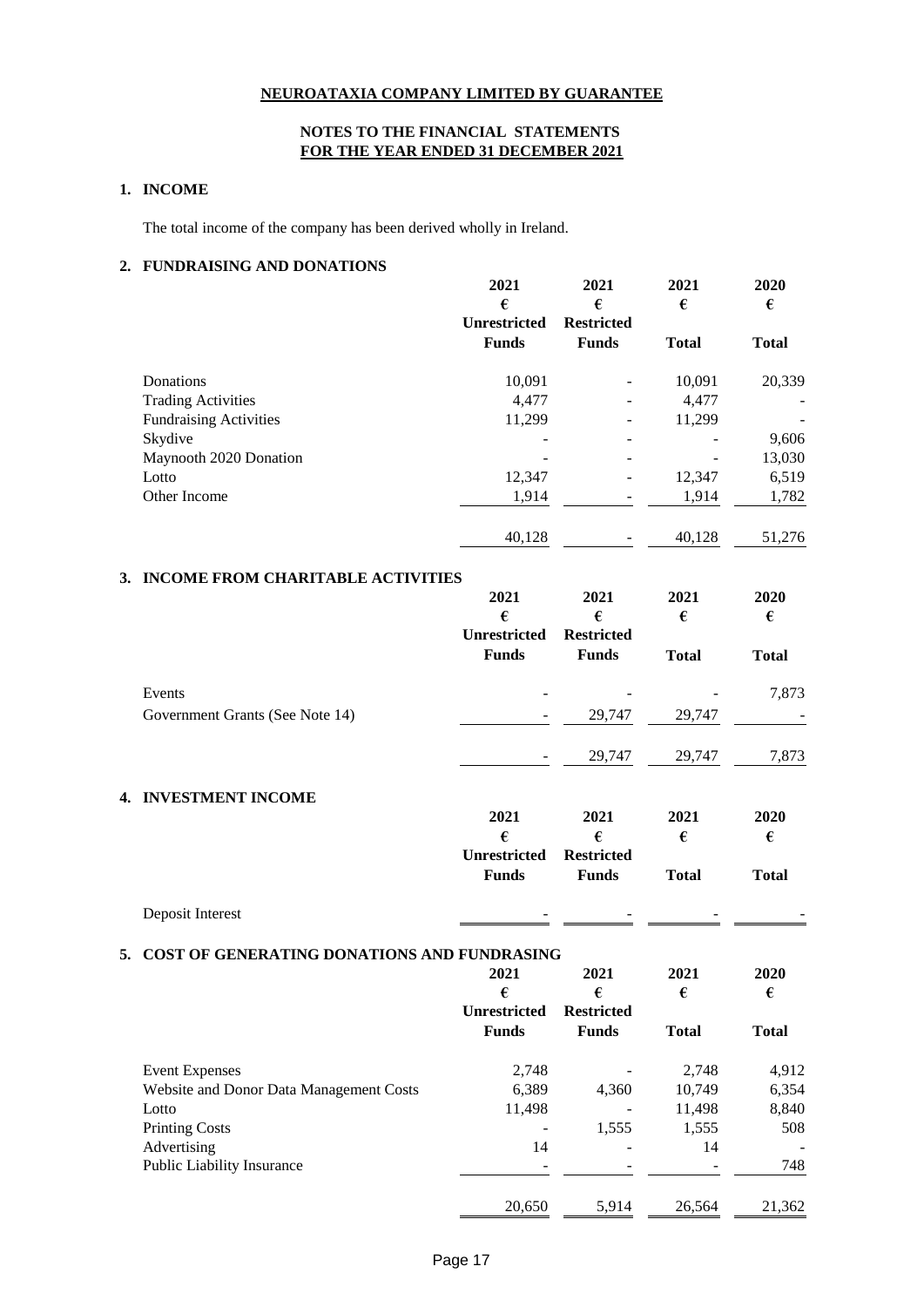#### **NOTES TO THE FINANCIAL STATEMENTS FOR THE YEAR ENDED 31 DECEMBER 2021**

#### **6. DIRECT CHARITABLE EXPENDITURE**

|                               | 2021<br>€                           | 2021<br>€                         | 2021<br>€    | 2020<br>€    |
|-------------------------------|-------------------------------------|-----------------------------------|--------------|--------------|
|                               | <b>Unrestricted</b><br><b>Funds</b> | <b>Restricted</b><br><b>Funds</b> | <b>Total</b> | <b>Total</b> |
| <b>Motor Expenses</b>         | 993                                 | 8,034                             | 9,028        | 7,182        |
| Depreciation of Motor Vehicle | 160                                 | -                                 | 160          | 160          |
| <b>Respite Services</b>       | 182                                 |                                   | 182          | 144          |
| Telephone                     | 153                                 | 2,029                             | 2,181        | 2,505        |
| Other Supports                | 4,811                               |                                   | 4,811        | 4,000        |
| <b>Member Gifts</b>           | 198                                 | 6,596                             | 6,794        | 3,650        |
| <b>Member Classes</b>         |                                     | 1,860                             | 1,860        |              |
| <b>FARA</b> Donations         |                                     |                                   |              | 3,000        |
|                               | 6,498                               | 18,519                            | 25,016       | 20,641       |

## **7. MANAGEMENT AND ADMINISTRATION**

|                              | 2021<br>€                           | 2021<br>€                         | 2021<br>€    | 2020<br>€    |
|------------------------------|-------------------------------------|-----------------------------------|--------------|--------------|
|                              | <b>Unrestricted</b><br><b>Funds</b> | <b>Restricted</b><br><b>Funds</b> | <b>Total</b> | <b>Total</b> |
| Print, Post and Stationery   | 1,989                               | 172                               | 2,161        | 1,114        |
| <b>Travel Expenses</b>       | 1,060                               |                                   | 1,060        | 739          |
| <b>Meeting Room Expenses</b> |                                     |                                   |              |              |
| <b>Accounting Fees</b>       |                                     | 2,085                             | 2,085        | 1,446        |
| Training                     |                                     | 305                               | 305          | 20           |
| Light and Heat               |                                     | 808                               | 808          | 500          |
| Subscriptions                | 750                                 |                                   | 750          |              |
| <b>Bank Charges</b>          |                                     | 363                               | 363          | 367          |
| <b>Admin Fees</b>            | 14,660                              |                                   | 14,660       | 480          |
| <b>Equipment Insurance</b>   | 15                                  | 76                                | 91           | 91           |
| <b>Trustee Insurance</b>     |                                     | 1,505                             | 1,505        |              |
| Consultancy                  |                                     |                                   |              | 20,000       |
| Depreciation of Equipment    | 194                                 |                                   | 194          | 194          |
|                              | 18,668                              | 5,314                             | 23,982       | 24,952       |

# **8. STAFF NUMBERS AND COSTS**

The company currently has no employees.

The work of the charity is undertaken by unpaid volunteers. They also provide assistance with fundraising, events and the running of the charity. The directors and trustees are very grateful to them for their work.

#### **9. DIRECTORS' REMUNERATION AND TRANSACTIONS**

The directors and trustees of the company act in a voluntary capacity and are not paid a salary.

There were no transactions with the directors during the period.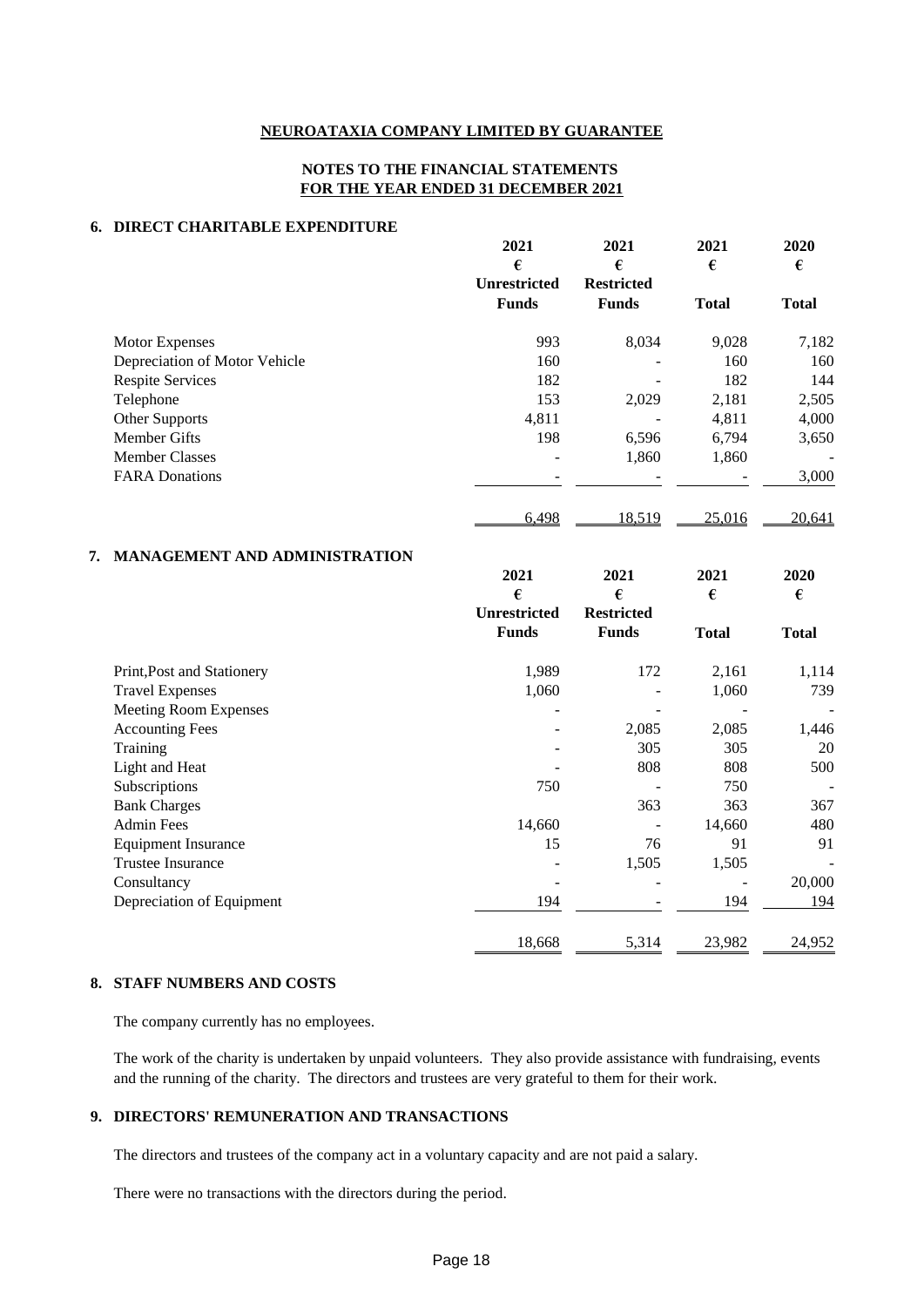# **NOTES TO THE FINANCIAL STATEMENTS FOR THE YEAR ENDED 31 DECEMBER 2021**

## **10. TANGIBLE FIXED ASSETS**

|                                                    | Fixtures,<br>Fittings &<br>Equipment<br>€ | <b>Motor</b><br><b>Vehicles</b><br>$\pmb{\epsilon}$ | <b>Total</b><br>€        |
|----------------------------------------------------|-------------------------------------------|-----------------------------------------------------|--------------------------|
| Cost                                               |                                           |                                                     |                          |
| At 1 January 2021                                  | 971                                       | 800                                                 | 1,771                    |
| Additions (Disposals)                              |                                           |                                                     |                          |
| At 31 December 2021                                | 971                                       | 800                                                 | 1,771                    |
| Depreciation                                       |                                           |                                                     |                          |
| At 1 January 2021                                  | 582                                       | 480                                                 | 1,062                    |
| Disposals                                          |                                           |                                                     |                          |
| Charge for Year                                    | 194                                       | 160                                                 | 354                      |
| At 31 December 2021                                | 776                                       | 640                                                 | 1,416                    |
| <b>Net Book Value</b>                              |                                           |                                                     |                          |
| At 31 December 2021                                | 195                                       | 160                                                 | 355                      |
| At 31 December 2020                                | 389                                       | 320                                                 | 709                      |
| 11. DEBTORS                                        |                                           |                                                     |                          |
|                                                    |                                           | 2021<br>$\pmb{\epsilon}$                            | 2020<br>$\pmb{\epsilon}$ |
| Prepayments                                        |                                           | 2,543                                               | 2,068                    |
|                                                    |                                           | 2,543                                               | 2,068                    |
| 12. CREDITORS: AMOUNTS FALLING DUE WITHIN ONE YEAR |                                           |                                                     |                          |
|                                                    |                                           | 2021                                                | 2020                     |
|                                                    |                                           | $\pmb{\epsilon}$                                    | $\pmb{\epsilon}$         |
| <b>Trade Creditors</b>                             |                                           | 2,015                                               | 3,222                    |
| Accruals                                           |                                           | 1,476                                               | 1,476                    |
| Other Creditors                                    |                                           |                                                     |                          |
|                                                    |                                           | 3,491                                               | 4,698                    |
| <b>13. CHARITY FUNDS</b>                           |                                           |                                                     |                          |
|                                                    | <b>Unrestricted Restricted</b>            |                                                     | <b>Total</b>             |

|                                      | um estrictus rustrictus<br>reserves | reserves                 | 1 vuu   |
|--------------------------------------|-------------------------------------|--------------------------|---------|
|                                      | €                                   | €                        | €       |
| At 1 January 2021                    | 66,588                              | $\overline{\phantom{a}}$ | 66,588  |
| Net Income(Expenditure) for the year | (5,687)                             | 0                        | (5,687) |
| At 31 December 2021                  | 60,900                              | $\theta$                 | 60,900  |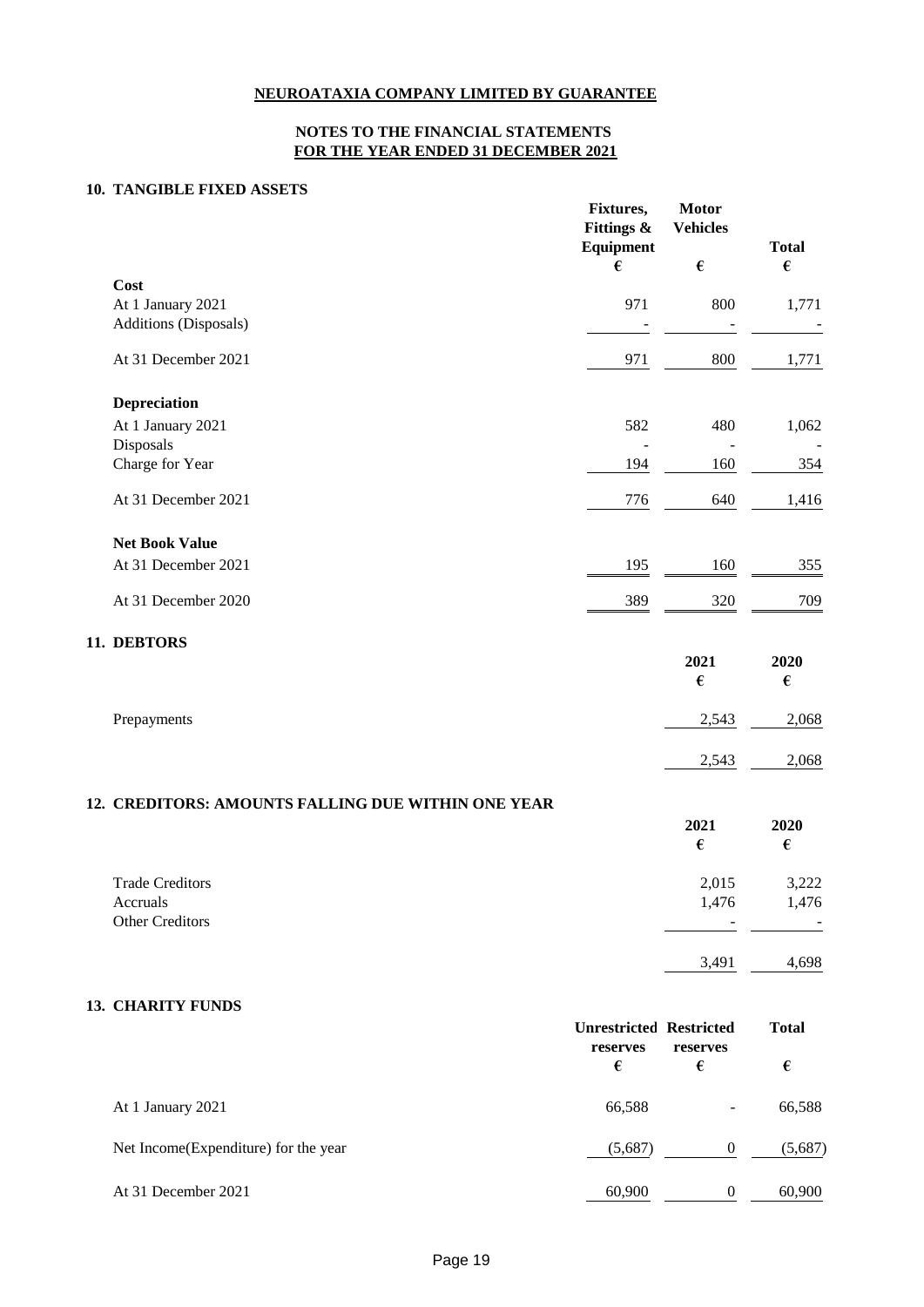## **NOTES TO THE FINANCIAL STATEMENTS FOR THE YEAR ENDED 31 DECEMBER 2021**

#### **13. ANALYSIS OF CHANGES IN NET FUNDS**

|                          | <b>Opening</b><br><b>Balance</b><br>€ | Cash<br><b>Flows</b> | <b>Closing</b><br><b>Balance</b> |
|--------------------------|---------------------------------------|----------------------|----------------------------------|
| Cash at bank and in hand | 68,509                                | (7,015)              | 61,494                           |
| Net funds                | 68,509                                | (7,015)              | 61.494                           |

#### **14. ACKNOWLEDGEMENT OF GRANTS RECEIVED FROM PUBLIC BODIES**

The society gratefully acknoledges with thanks the important contibution made by its funders, sponsors and donors during the year.

In accordance with the conditions attaching to certain sponsorship and funding, AFI is required to disclose the level of funding received. Hence this note is not an exhaustive list of all grants/funding received.

| Name of Grant Making Agency: | Pobal                                                                                                     |
|------------------------------|-----------------------------------------------------------------------------------------------------------|
| Name of Programme:           | COVID-19 Stability Fund 2021 For Community,<br>Voluntary, Charity and Social Enterprise<br>Organisations. |
| Purpose of Grant:            | To ensure continued delivery of critical services and support.                                            |
| Amount:                      | €20,000                                                                                                   |
| Duration:                    | 12 Months                                                                                                 |
|                              |                                                                                                           |
|                              |                                                                                                           |
| Name of Grant Making Agency: | <b>HSE National Lottery Grant</b>                                                                         |
| Name of Programme:           | Ex Gratia Funding                                                                                         |
| Purpose of Grant:            | To ensure continued delivery of critical services and support.                                            |
| Amount:                      | €9,747                                                                                                    |

## **15. COMPANY LIMITED BY GUARANTEE**

The company is limited by guarantee, not having a share capital and consequently the liability of members is limited, subject to an undertaking by each member to contribute to the net assets or liabilities of the company on winding up such amounts as be required not exceeding one euro  $(€1)$ .